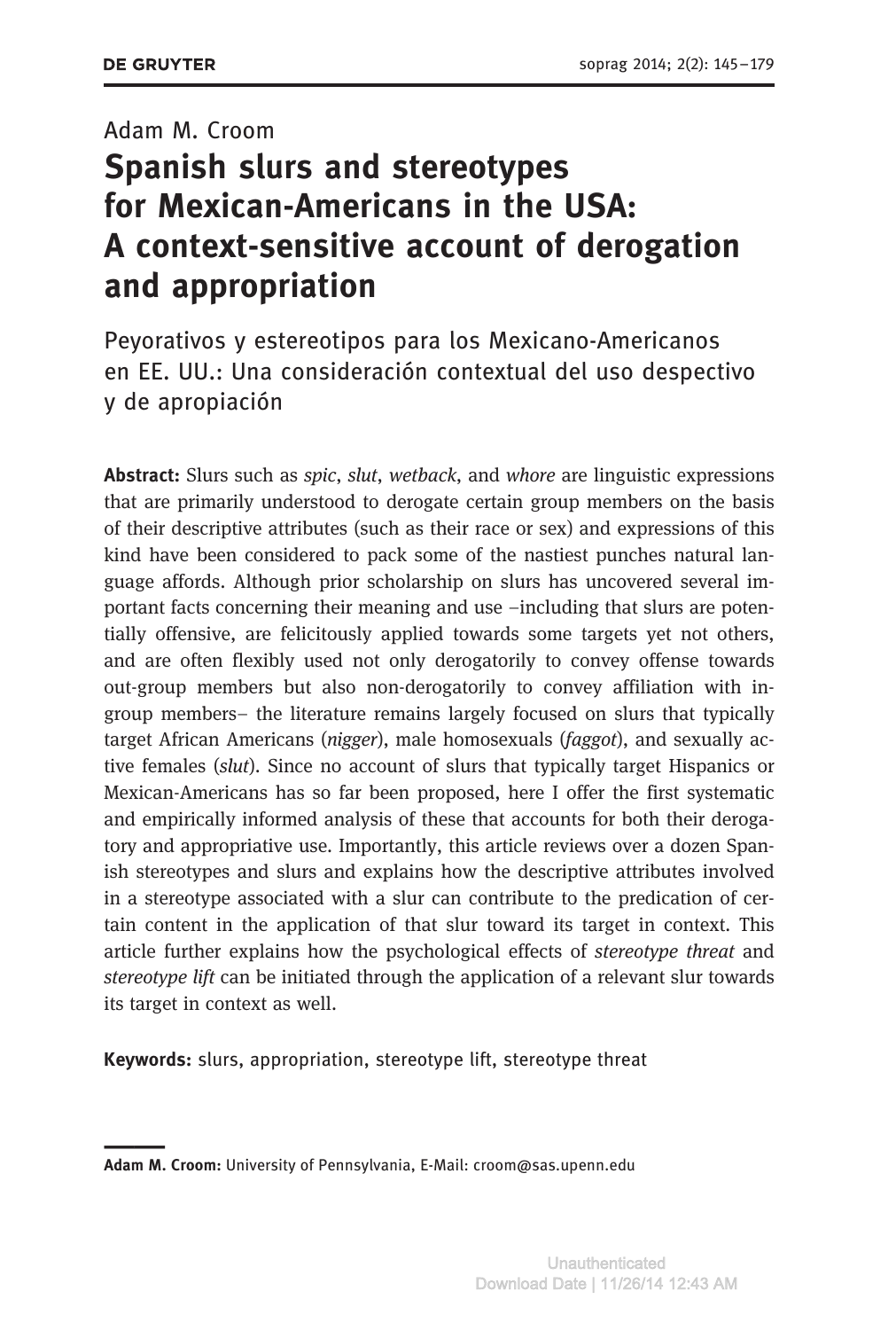Resumen: Las expresiones peyorativas tales como spic ('spic'), slut ('zorra'), wetback ('espalda mojada') y whore ('puta') son expresiones lingüísticas que se entienden principalmente para minusvalorar ciertos miembros de un grupo sobre la base de sus atributos descriptivos (como la raza o el sexo). Se ha considerado que las expresiones de este tipo conllevan algunos de los puñetazos más desagradables que el lenguaje natural puede proporcionar. Aunque la literatura especializada sobre expresiones peyorativas ha descubierto varios hechos importantes en cuanto a significado y uso –entre los que se incluyen que tales expresiones son potencialmente ofensivas, apuntan efectivamente hacia unos objetivos pero no hacia otros, y con frecuencia se utilizan con flexibilidad no sólo despectivamente para ofender a miembros por fuera de un grupo, sino que también de forma no despectiva para afiliar con miembros dentro de un mismo grupo–, tal literatura sigue centrada en gran medida en las expresiones peyorativas que típicamente apuntan contra los afroamericanos (nigger 'negro'), los homosexuales varones (fagot 'maricón'), y las mujeres sexualmente activas (slut 'zorra'). En tanto que no se ha propuesto al momento dar cuenta de expresiones peyorativas dirigidas contra hispanos o mexicano-americanos, en este trabajo se ofrece el primer análisis sistemático y empíricamente informado de tales expresiones, tanto en sus usos despectivos y de apropiación. Es importante destacar que en este artículo se revisan más de una docena de estereotipos y expresiones peyorativas en español, además de explicar cómo los atributos descriptivos que participan de un estereotipo asociado con una difamación pueden contribuir a la predicación de determinados contenidos en la aplicación de esa expresión hacia su objetivo en contexto. Asimismo, en este artículo se explica cómo comienzan los efectos psicológicos de la amenaza estereotipada y el realce estereotipado cuando se emplea una expresión peyorativa relevante contra un objetivo en contexto.

Palabras clave: peyorativos, amenaza estereotipada, realce estereotipado

DOI 10.1515/soprag-2014-0007

#### 1 Introduction

Slurs such as spic, slut, wetback, and whore are linguistic expressions that are primarily understood to derogate certain group members on the basis of their descriptive attributes (such as their race or sex) and expressions of this kind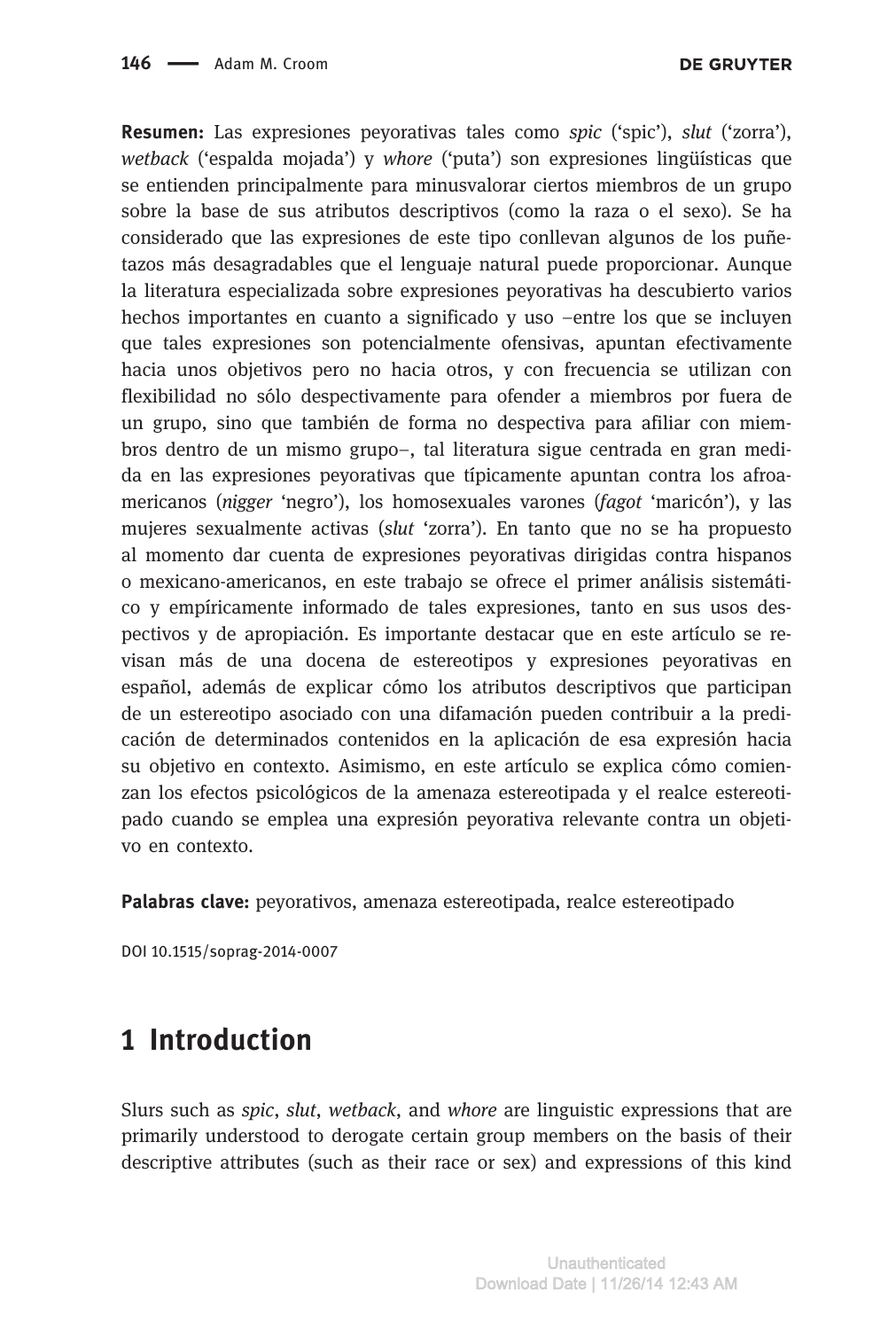have been considered to pack some of the nastiest punches natural language affords.1 Tirrell (1999) for one points out in "Derogatory Terms" that these kind of "derogatory terms are rich with their own history and reflect (in some sense) the history of the community in which they have meaning, and [that] they are profoundly normative" (Tirell, 1999, p. 42; cf. Tirrell, 1998, 2012). So it is not altogether surprising then that previously published research on slurs has focused largely on the projection behavior of their derogatory force across various linguistic contexts, including those involving questions (cf. McCready, 2010, p. 7–8), negations (cf. McCready, 2010, p. 7–8; Croom, 2011, p. 345; Blakemore, 2014), conditionals (cf. McCready, 2010, p. 9; Croom, 2011, p. 345), belief reports (cf. Hom, 2008, p. 422; Blakemore 2014), modal operators of tense and possibility (cf. McCready, 2010, p. 7–8; Blakemore, 2014), indirect reports (cf. Hom, 2008, p. 424–426; Capone, 2013, p. 177–181), elided phrases (cf. Potts et al., 2009, p. 357–361), and identity conditions (cf. Hom, 2008, p. 421–422; Potts et al., 2009, p. 357–361; Croom, 2011, p. 352).<sup>2</sup> Yet it would be unrealistic to suppose that most competent users of natural language come to understand the potential offensiveness of slur-use through a series of systematic tests on their projection behavior. Neither is it realistic to suppose that most competent users of natural language come to understand the potential offensiveness of slur-use through a scholarly study of Latin etymology or dictionary definitions. Rather, it is more realistic to suppose that most competent users of natural language come to understand the potential offensiveness of slur-use through the testimony of others reporting, or even being directly involved in, actual occasions of slur-use in natural language discourse, including occasions of verbal threating and physical violence (cf. Fitten, 1993; Heller, 2010; Koestler, 2010; Gates, 2012; Ashby, 2013; Thompson, 2013a; Gunderson, 2014; Harrington, 2014; Jackson, 2014; Seiler, 2014). So one basic fact about slurs that has distinguished them from other more purely descriptive expressions in the literature is that they are

<sup>1</sup> Please note that throughout this article I will only be *mentioning* rather than using slurs. Here I submit that we simply acknowledge at the outset that we are non-prejudice scholars of language and accordingly carry on with our linguistic analysis of the relevant examples for the purpose of being as clear and accurate as possible.

<sup>2</sup> An example of a negated statement involving a slur that typically targets Mexican Americans includes "Tino is no *nigger*; he's a *spic*" (Anderson & Lepore, 2013, p. 29, my emphasis), an example of a *disjunctive statement* involving a slur that typically targets Mexican Americans includes "Either Fred is a spic, or he is not" (Anderson & Lepore, 2013, p. 35, my emphasis), and an example of an *indirect report* involving a slur that typically targets Mexican Americans includes "John rather offensively said that Jim is a spic" (Anderson & Lepore 2013, p. 29, my emphasis).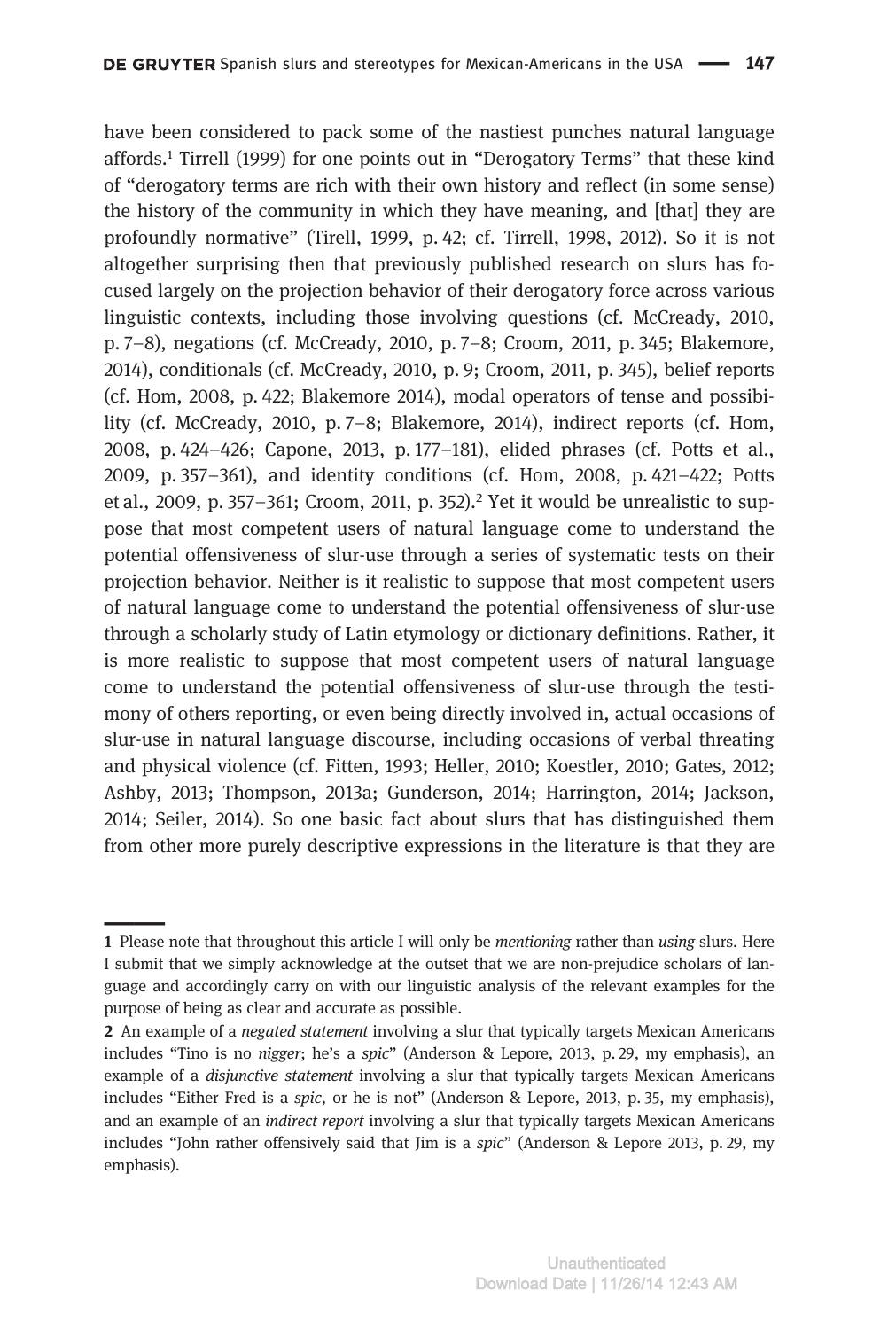\_\_\_

among the most potentially offensive linguistic expressions natural language affords.3

Although a slur *qua slur* is generally considered capable of targeting and offending others, a particular slur does not offend or felicitously apply to all targets equally. Instead, it is by virtue of the fact that slurs are commonly understood to felicitously apply to *some* targets yet not others that language-users are able to systematically distinguish between relatively broader categories of slurs (for example, that the racial slur spic can be aptly distinguished from the sexual slur *slut*) as well as how speakers are able to systematically distinguish between relatively narrower categories of slurs (for example, that the racial slur spic can be aptly distinguished from the racial slur *chink*) within those broader categories. Prior research on slurs has correctly noted that there are actually a wide variety of slur expressions in natural language that target groups members on the basis of different attributes, including gender, immigrant status, nationality, race, religion, sexual orientation, and many others (Anderson & Lepore, 2013, p. 25). So another basic fact about slurs that distinguishes them from other more purely expressive or generally pejorative expressions is that they are commonly understood to felicitously apply to some targets yet not others (Henderson, 2003; Cupkovic, 2014).4

Although several scholars writing on slurs have expressed the view that "No matter the context of conversation, the use of a slur is offensive and expresses contempt" (Hedger, 2013, p. 238; cf. Embrick & Henricks, 2013), it is also important to remain cognizant of the fact that other first-person reports from ingroup speakers have now made it clear that slurs are often flexibly employed such that they may also, at least in some restricted contexts, be used non-derogatorily to convey affiliation among in-group members. Moreover, recent empirical studies from the social sciences have also shown that slurs are often flexibly employed such that they may also, at least in some restricted contexts, be used non-derogatorily to diminish the derogatory force that the slur had originally carried (cf. Johnson, 2009; Croom, 2011, p. 355; Rahman, 2012; Croom, 2013, p. 200; Galinsky et al., 2013; Bartlett et al., 2014; Beaton & Washington, 2014;

<sup>3</sup> Cf. adequacy condition 1 of 9 on p. 426 in Hom (2008), adequacy condition 3 of 6 on p. 355 in Croom (2011), and adequacy condition 3 of 7 on p. 200 in Croom (2013).

<sup>4</sup> Cf. adequacy condition 2 of 6 on p. 355 in Croom (2011) and adequacy condition 2 of 7 on p. 200 in Croom (2013). Note also that although the expressions *property* and *feature* are often used in the extant literature to identify that which can be ascribed to individuals (for example, race, sex, and so on), here I try to use the expression *attribute* instead since it does not seem to suggest as strongly that what is being ascribed to these individuals is something that the individual is *actually* endowed with. For one can be commonly *attributed x* even though one does not actually possess x as a genuine feature or property.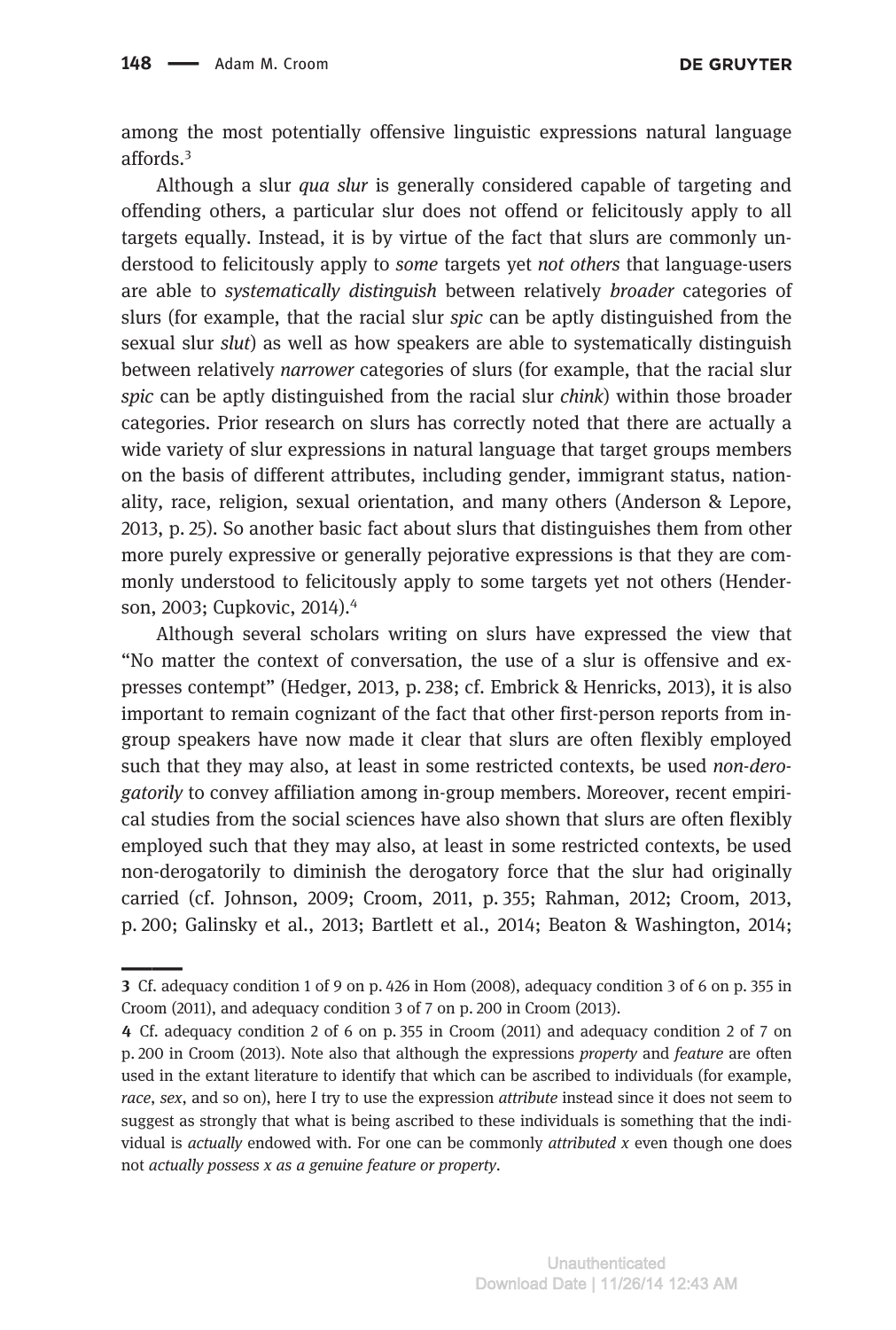Bianchi, 2014, p. 36; Croom, 2014a, p. 236–239). Bianchi (2014) for instance points out that "targeted members or groups may appropriate their own slurs for non-derogatory purposes, in order to demarcate the group, and show a sense of intimacy and solidarity" (Bianchi, 2014, p. 37) and Johnson (2009) further explains that many teens and comedians, among others, "are doing what linguists call "melioration" – reclaiming a word meant to sting by removing its barb" (p. 1). Concerning slurs for Mexican Americans more specifically, Arellano (2010) reports that the expression pachuco is "a slur against Mexican youth during the 1940s that was eventually appropriated by them and turned into the iconic zoot suit-wearing chuco suave" (p. 1) and Ratliff (2008) similarly reports that the expression "guachos is a common epithet [or slur] in Argentina that can be used disparagingly or admiringly" (p. 199–200, my emphasis). So yet another basic fact about slurs that must be accounted for is that they are often flexibly employed and of potential use, not only derogatorily to convey offense towards out-group members, but also non-derogatorily to convey affiliation with in-group members, or to weaken the derogatory force that the slur had originally communicated.5

Although prior scholarship on slurs has uncovered several important facts concerning their meaning and use –including that slurs are potentially offensive, are felicitously applied towards some targets yet not others, and are often flexibly used not only derogatorily to convey offense towards out-group members but also non-derogatorily to convey affiliation with in-group members– the literature remains largely focused on slurs that typically target African Americans (nigger), male homosexuals (faggot), and sexually active females (slut). This has left the case of slurs that typically target Mexican Americans largely neglected (cf. Hom, 2008; Potts, et al. 2009; Hom, 2010; McCready, 2010; Hom, 2012; Hedger, 2013; Hom & May, 2013; Whiting, 2013). Since no account of slurs that typically target Mexican-Americans has so far been proposed, here I offer the first systematic and empirically informed analysis of these that accounts for both their derogatory and appropriative use.<sup>6</sup> Importantly, this article reviews over a dozen Spanish stereotypes and slurs and explains how the descriptive attributes involved in a stereotype associated with a slur can contribute to the

\_\_\_

<sup>5</sup> Cf. adequacy condition 7 of 9 on p. 428 in Hom (2008), adequacy condition 4 of 6 on p. 355 in Croom (2011), and adequacy condition 6 of 7 on p. 200 in Croom (2013).

<sup>6</sup> Note that in this article I will primarily be using the expression Mexican American instead of Hispanic or Latino since Rodriguez (2014) recently reported that, although ""Hispanic" and "Latino" are often used interchangeably and aim to describe the same group of people […] within Hispanic communities in the United States, most people identify with their country of origin and often use hyphens to represent their loyalties to both cultures: like "Mexican-American"" (cf. Passel & Taylor, 2009; CNN, 2014; Rodriguez, 2014).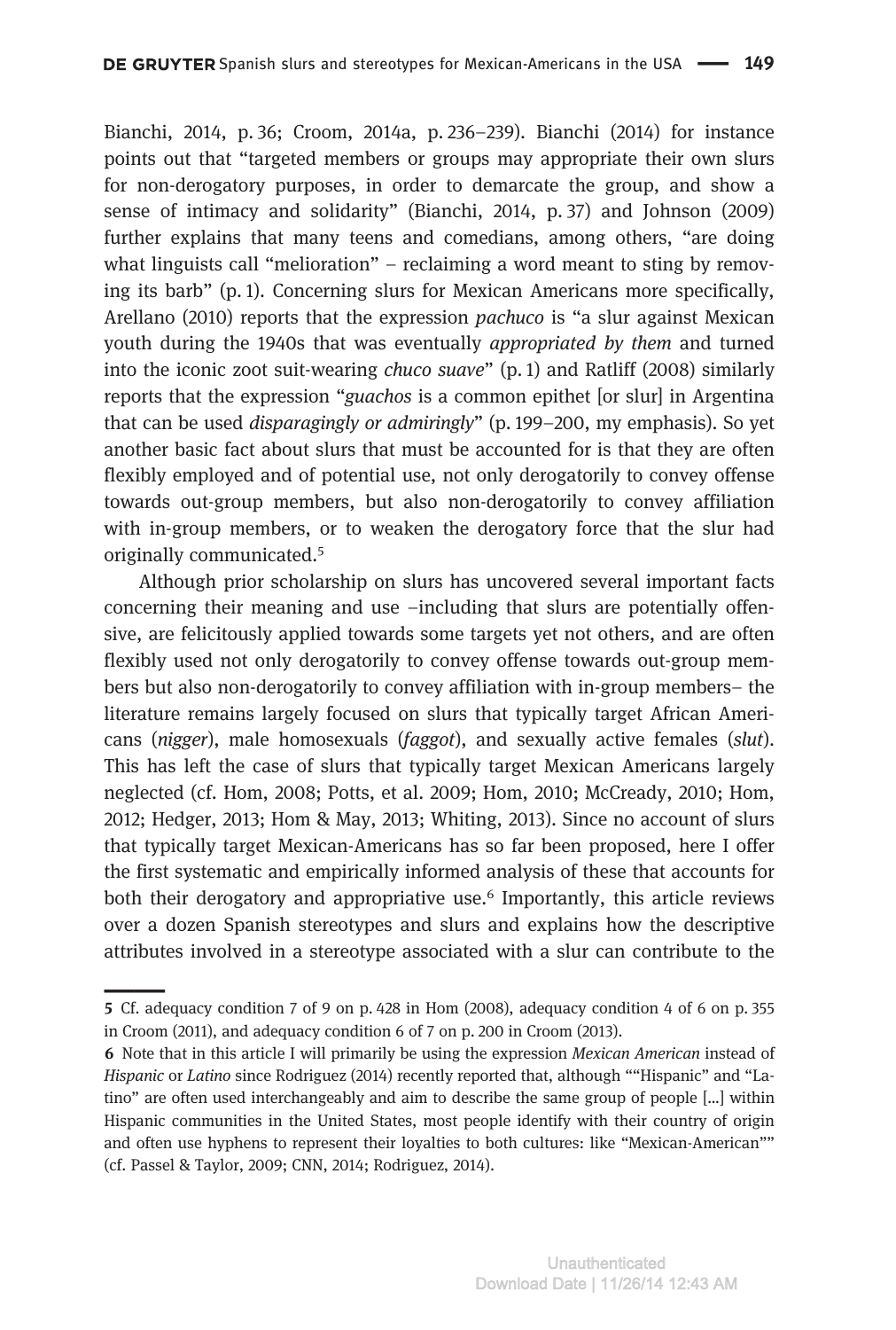predication of certain content in the application of that slur toward its target in context. This article further explains how the psychological effects of stereotype threat and stereotype lift can be initiated through the application of a relevant slur towards its target in context also.

But before we carefully consider face-threatening acts and the paradigmatic derogatory use of slurs in section 3, stereotypes and stereotypical attributes in section 4, family resemblance concepts and category membership in section 5, and the appropriation of slurs in section 6, let us first turn to briefly review some common slurs for Mexican Americans in the next section.

#### 2 Spanish slurs

\_\_\_

Although no general account of slurs for Mexican Americans has so far been proposed in the literature, there are in fact a large number of such slurs that would be useful to become familiarized with and better understand. Some of the most common slurs that have been used to target Mexican Americans, for example, include (i) the slur *brazer*, which originated in Chicago, Illinois and was derived from the expression bracero or fieldworker, (ii) the slur cheddar, which originated in Denver, Colorado and was derived from the expression ranchero or farmer, (iii) the slur chicali, which originated in Coachella Valley, California and was derived from the expression *mexicali*,  $(iv)$  the slur *chook*, which originated in McAllen, Texas and was derived from the expression *pachuco*,  $(v)$ the slur fronchis, which originated in El Paso, Texas and was derived from the expression *frontera chihuahua*, *(vi)* the slur *mojarra*, which originated in Dallas, Texas and was derived from the expression mojado or wetback, (vii) the slur paisa, which originated in American prisons and was derived from the expression *paisano* or *countryman*, *(viii)* the slur *TJ*, which originated in Oxnard, California and was derived from the expression *Tijuana*,  $(ix)$  the slur wab, which originated in Orange County, California and was derived from the expression went across border, and  $(x)$  the slur webber, which originating in East Los Angeles, California and was derived from the expression wetback (cf. Arellano, 2010; Arellano, 2012; Valdes, 2000, p. 162–163; Davis, 2001, p. 38).7

<sup>7</sup> At least this is what has been reported in what little scholarly research exists on the origins of these expressions. Other slurs and epithets that typically target Mexican Americans include beaner, bronc, bully, chopa/chopita, greaser, jagger, pepper belly, roach coach, and taco bender, although the place of origin and etymology for many of these expressions remain uncertain (cf. Arellano, 2010; Arellano, 2012). The reader is also referred to Beaton and Washington (2014) for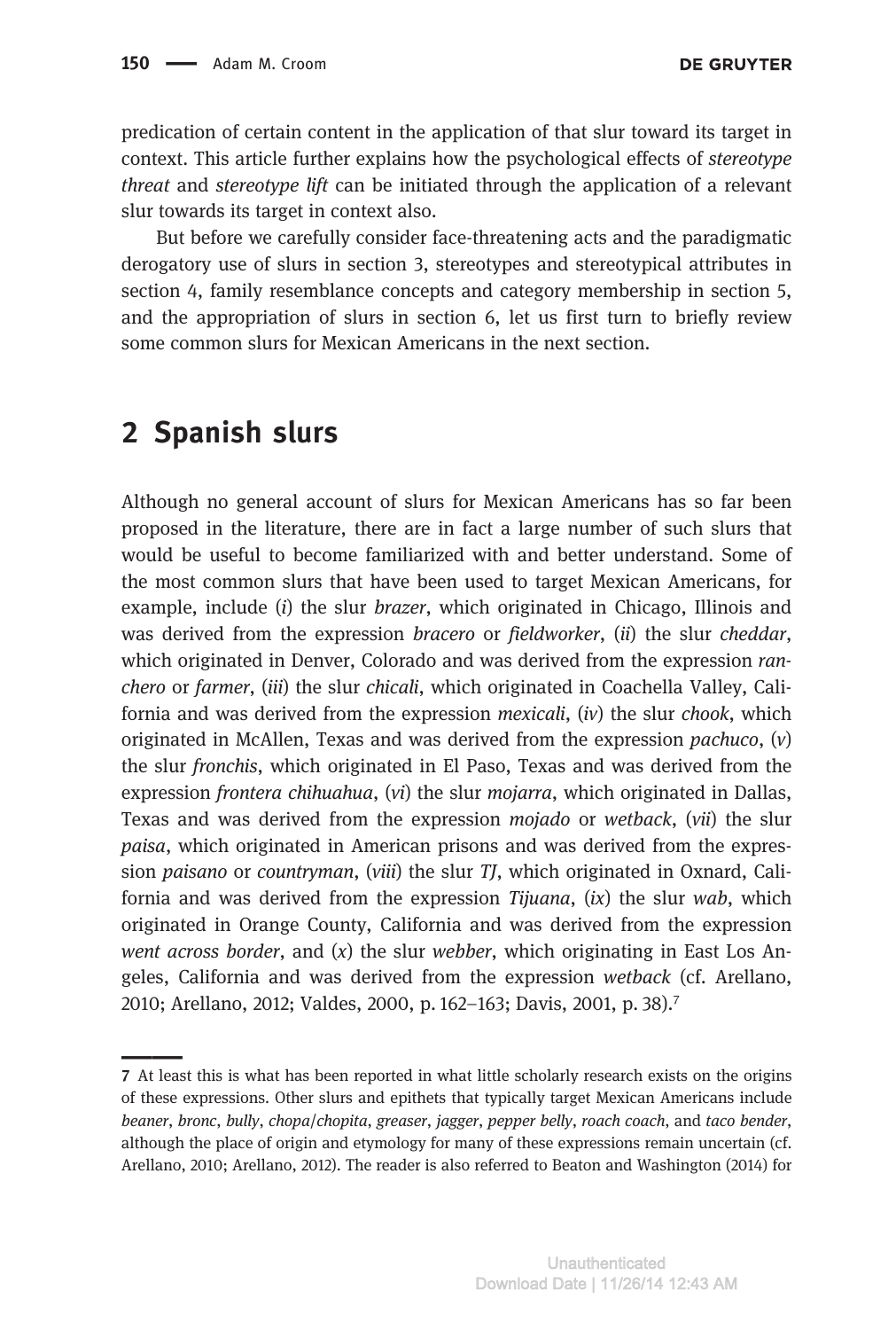With regard to the slur mojado or wetback, Gerber (2013) reports that "The term, originally coined after Mexicans illegally entered the U.S. by swimming or wading across the Rio Grande, evolved to include a broader group of immigrants who snuck into the country on foot or in cars" and that "Everyone seems to agree that the English version of the term is highly offensive to Latinos when others use it" (cf. Koestler, 2010; Fain & Horn, 2011, p. 216; Matthews, 2014; Whitaker, 2014). The perceived offensiveness of this slur is also evidenced by the fact that Mel Gibson was reportedly dropped by his agency, William Morris Endeavor Entertainment, over a scandal where he had been recorded using the slur wetback during a threat he directed towards his (now ex-) wife (cf. Heller,  $2010$ <sup>8</sup> as well as the fact that Republican Congressman Donald Young "prompted a firestorm in social media and brought a swift reaction from lawmakers on both sides of the political aisle" for referring to workers on his family farm as wetbacks (cf. Associated Press, 2013; Avila, 2013; Cubias, 2013; Dunham, 2013; Fox News Latino, 2013; Gentilviso, 2013).9

Another common slur for Mexican Americans is spic. As defined by The American Heritage Dictionary of the English Language (2009) the slur spic is "a derogatory word for a person from a Spanish-speaking country in South or Central America or a Spanish-speaking community in the U.S." and Merriam-Webster's Dictionary further notes that "The word spic is very offensive. Do not use this word" (cf. Sherring, 2012). In fact, some writers such as Gonzalez (2012) have even expressed the view that "It's NEVER OK to call ANYONE a "spic"!" Furthermore, the perceived offensiveness of this slur is also evidenced by the fact that the Bridgeport Police Hispanic Society demanded the resignation of Assistant Police Chief James Nardozzi for allowing a college professor to repeatedly use the slur spic to refer to Mexican Americans during an ethics training session for sergeants and lieutenants (cf. Ocasio, 2013) as well as the fact that Miss Universe Dayana Mendoza charged comedian Lisa Lampanelli's use of the slur spic towards her as "degrading [to] an entire Spanish culture" (cf. Gratereaux, 2012; Huffington Post, 2012a). So here it is clear that the Spanish slurs spic and wetback are similar to other slurs that have been previously studied -

\_\_\_

a discussion on the slur favelado, as well as to Cashman (2012) for a discussion of the slurs puto, marica, joto, and maricon (p. 56).

<sup>8</sup> In reference to one of the staff members working at his (now ex-) wife's house, Mel Gibson said, "I will fire her if she is at your house […] I'll report her to the fucking people that take fucking money from the wetbacks" (cf. Heller, 2010; Radar Online, 2010). To hear a clip of the audio recording cf. Radar Online (2010).

<sup>9</sup> Donald Young claimed: "My father had a ranch. We used to have 50 or 60 wetbacks to pick tomatoes" (cf. Associated Press, 2013; Avila, 2013; Cubias, 2013; Dunham, 2013; Fox News Latino, 2013; Gentilviso, 2013).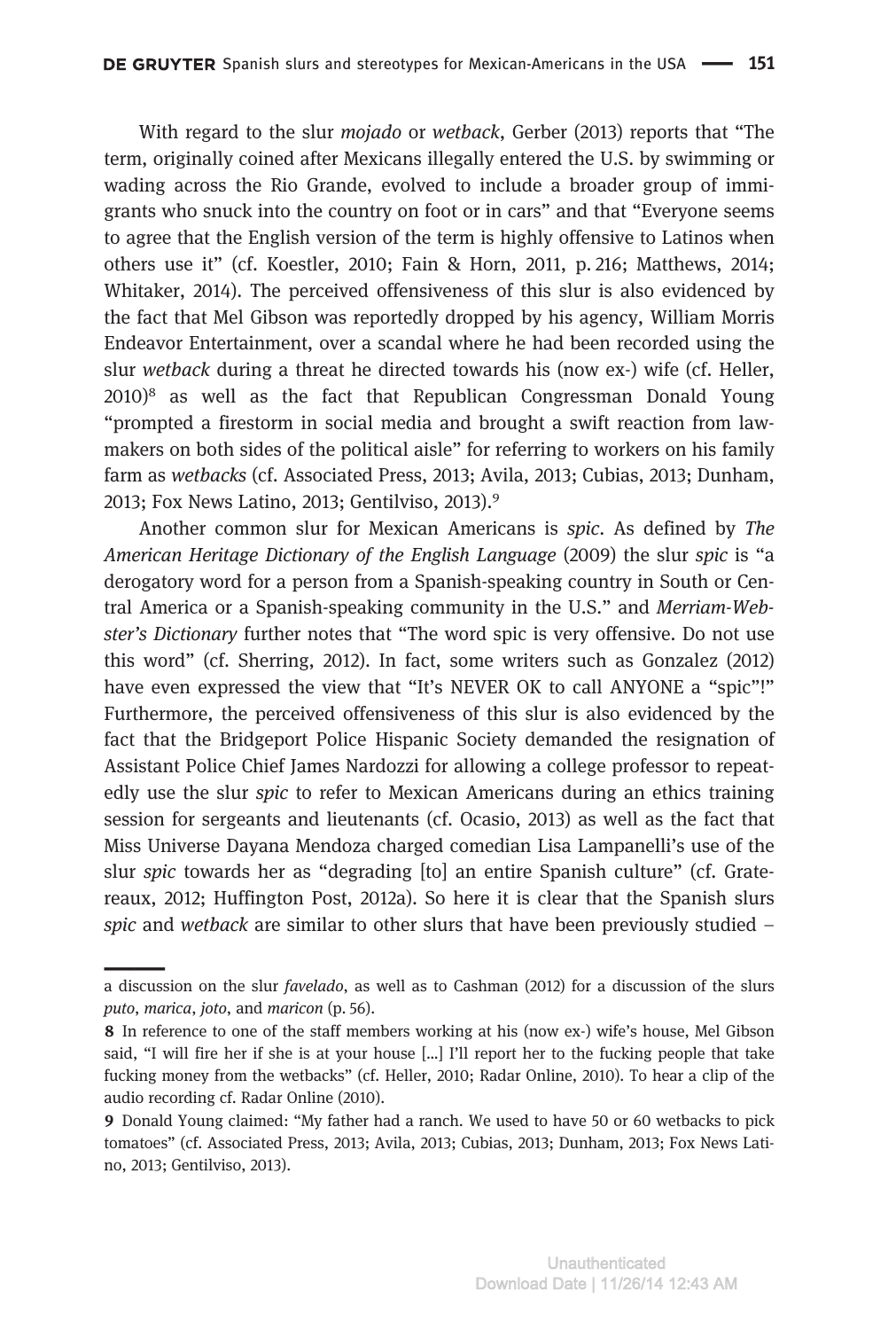including slurs that typically target African Americans (nigger), male homosexuals ( $faggot$ ), and sexually active females ( $slut$ ) – in that these linguistic expressions are all commonly understood to be potentially offensive expressions that felicitously apply towards some targets yet not others.

Now in order to better understand the meaning or use of slurs that typically target Mexican Americans, it is useful to consider the kinds of violent acts of discrimination against Mexican Americans that have often accompanied the derogatory use of these slurs. Consider for instance that according to the FBI, 534 hate crimes were perpetuated against Mexican Americans in 2012 (Thompson, 2013a), that Anthony Santoscoy was targeted with slurs against Mexican Americans before being shot to death in Rialto, California on 8 November 2013 (Thompson, 2013a), and that Luis Ramirez was targeted with slurs against Mexican Americans before being brutally beaten to death in Shenandoah, Pennsylvania on 12 July 2008 (Amaya, 2009). As a consequence of violent slur-involved events of this kind, the repercussions for using slurs against Mexican Americans remain severe. For example, Hector Benavides was arrested for targeting police officers with slurs against Mexican Americans on 3 May 2013 (Ashby, 2013), the Oregon Bureau of Labor and Industries ordered the owner and employee of a California company to pay \$200,000 to two other employees for creating a threatening environment at work through the use of slurs against Mexican Americans (Gunderson, 2014), and police consultant Brian Young was arrested for targeting former state Assembly worker Monica Miranda with slurs against Mexican Americans in a racist email (cf. Harrington, 2014; Seiler, 2014; Dicker, 2012).10 Fitten (1993) has accordingly argued that slurs like wetback and spic should be considered "fighting words" since they have often been used to initiate violence and carry out hate crimes (p. 1), and Jeshion (2013) likewise proposes that "Slurring terms are used as weapons in those contexts in which they are used to derogate an individual or group of individuals to whom the slur is applied or the socially relevant group that the slur references" (p. 237, my emphasis; cf. Hall, 2006, p. 136).

After considering in this section the various ways that the use of slurs has often been implicated in verbal threats, physical violence, and hate-fueled homicide, it should be clearer now why slurs more generally, as well as for Mexican Americans more particularly, have been considered by many to pack some of the nastiest punches natural language affords. The next section will now turn to address how it is that slurs are able to do the kind of dirty work that they do.

<sup>10</sup> Brian Young wrote: "You are nothing but a worthless 3rd world non american piece of garbage […] Do us all a favor. Take your spic family and that unborn welfare addict in your gut and go the [expletive] back to mexico!" (cf. Harrington, 2014; Seiler, 2014; Dicker, 2012).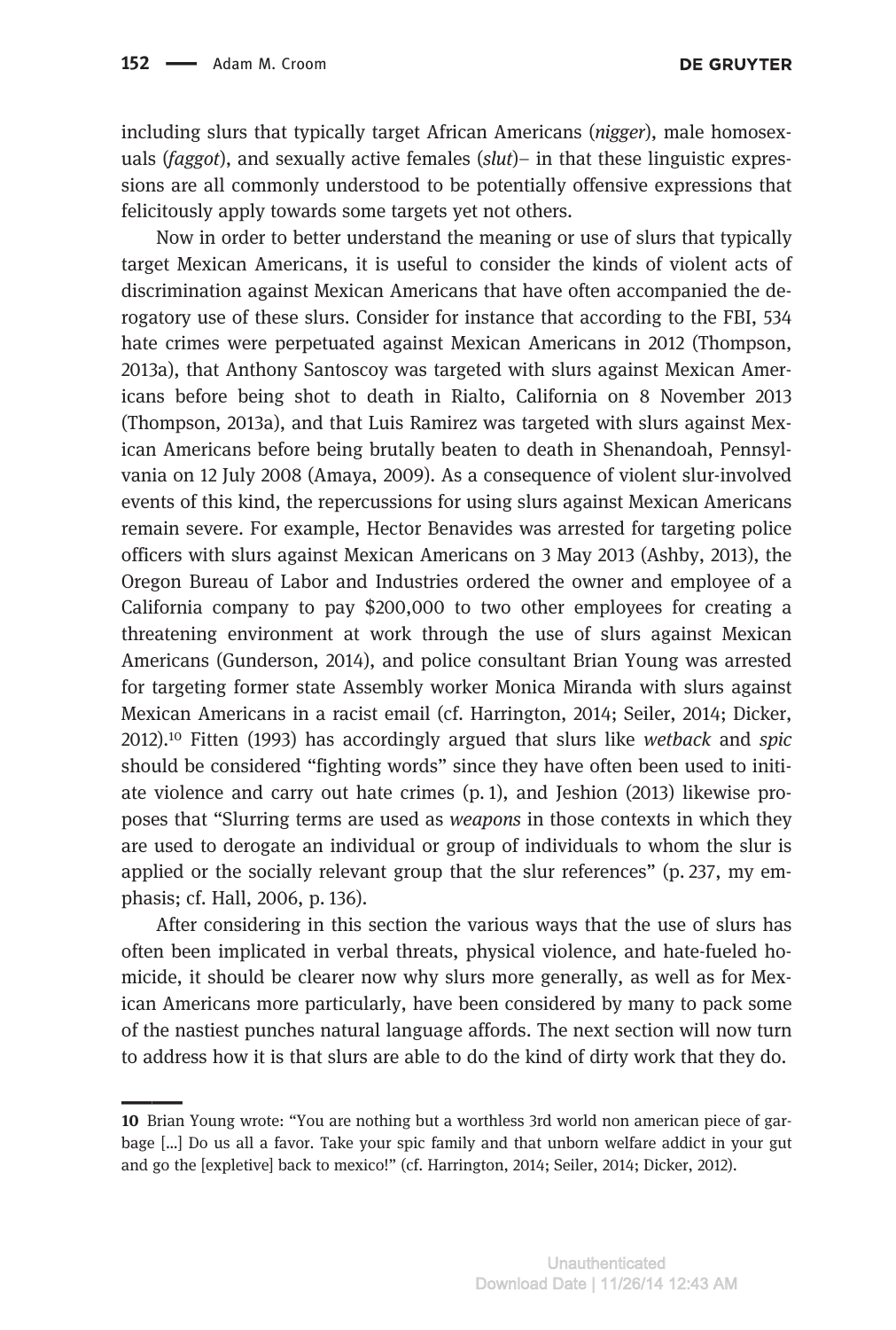# 3 Face threating acts and the paradigmatic derogatory use of slurs

Acquiring practical knowledge and developing a command over the use-conditions of expressions commonly exchanged with others in society is of great practical importance, and language-users typically learn the norms governing the differential use-conditions for various linguistic expressions during their socialization into a linguistic community (cf. Ochs & Schieffelin, 1984; Garrett & Baquedano-Lopez, 2002; Croom, 2013, p. 183; Liu, 2014). Jay (2009) has pointed out, for example, that prohibitions on taboo words are often reinforced during child-rearing practices. In several studies focusing on slurs, Croom (2011, 2013) has further suggested that *descriptive* expressions like male and female are commonly used and understood to be most apt for neutrally picking out public items of the shared inter-subjective or objective world, that expressive expressions like fuck and yikes are commonly used and understood to be most apt for expressing one's own heightened (positive or negative) emotional state, and that slur expressions like slut and chink are commonly used and understood to be most apt for typically targeting certain members on the basis of their descriptive attributes (such as their race or sex) in order to derogate, offend, or disassociate (or in cases of appropriation, affiliate) with them on this basis (Croom, 2008, p. 38–45; Croom, 2011, p. 349–353). That is to say, language-users that have developed a facility or attunement to the use-conditions for slur expressions will typically expect that their use will correlate with the speaker being in a heightened derogatory or discriminatory state toward some target member (or wishing to create that impression), and accordingly, that speakers will only use slurs when they are in a heightened derogatory or discriminatory state toward some target member (or wishing to create that impression). Because competent language-users have common knowledge of such use-conditions for slur expressions, the actual use of a slur by some speaker S towards a target  $H$  typically serves as a prima facie reliable signal of derogation from  $S$  to  $H$  on the basis of  $H$ 's attributes (Croom, 2013, p. 183).

So in referring to a person with a slur expression like spic, and thereby ascribing the category spic to that person, one may presumably be taken to accept and allow into the communicative background certain obligations, expectations, and feelings that are commonly considered *apt* or fitting for typical members of the category spic (Croom, 2008, p. 38–44; Croom, 2011, p. 355–357). Importantly, Brown and Levinson (1978) proposed that a speaker S that conveys through their use of language that they are of higher social standing and hence more powerful than their hearer  $H$  is engaging in a form of risky communication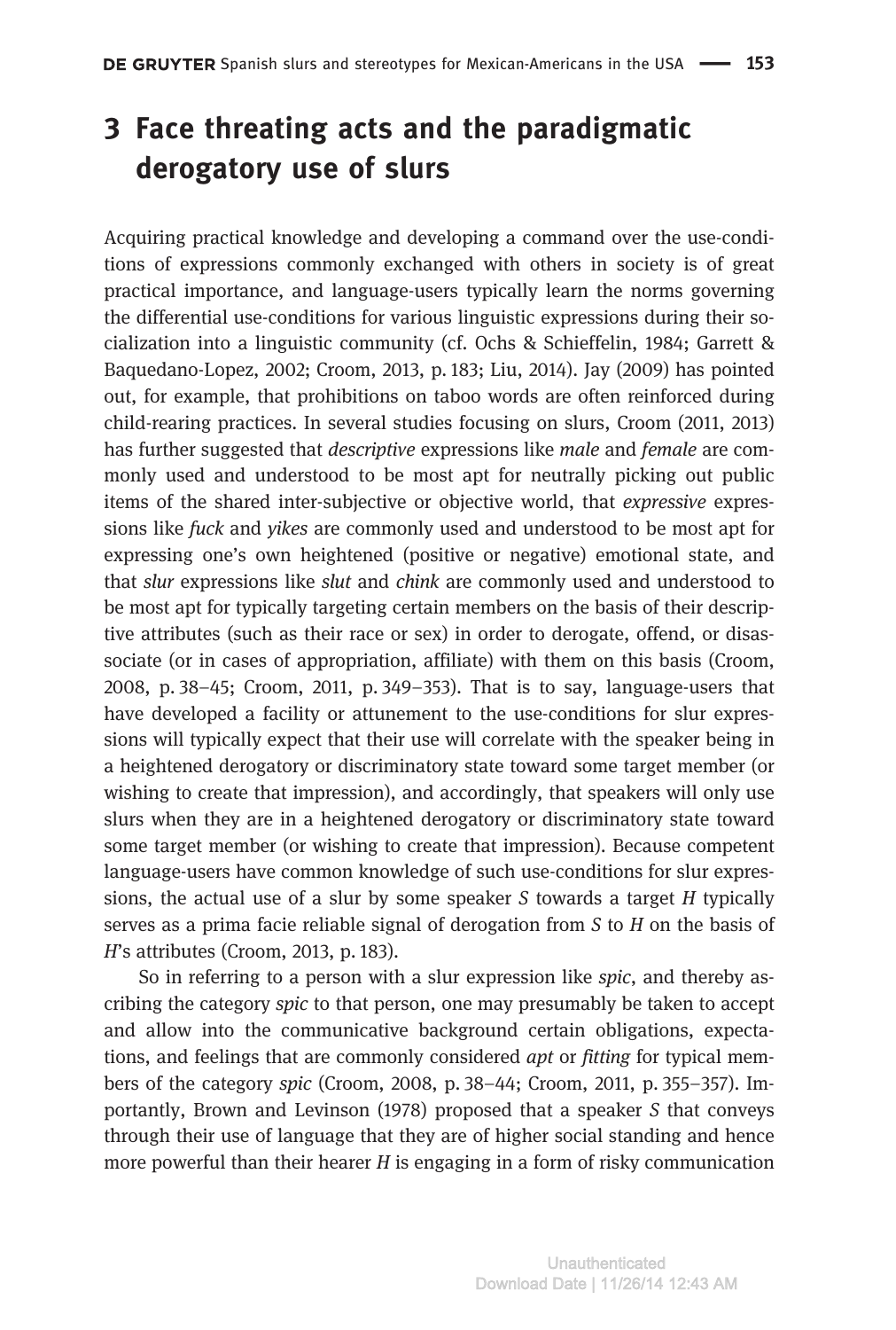\_\_\_

–due to its potential for initiating conflicts over relative power or social standing between S and  $H-$  but that "if he [S] gets away with it ([and]  $H$  doesn't retaliate, for whatever reason), S succeeds in actually altering the public definition of his relationship to H: that is, his successful exploitation becomes part of the history of interaction, and thereby alters the agreed values of  $D$  [social distance between S and H or P [relative power between S and H]" (Brown & Levinson, 1978, p. 228, my emphasis).<sup>11</sup> Additionally, in Code of the Street: Decency, Violence, and the Moral Life of the Inner City, Anderson (1999) insightfully suggested that shows of deference from others can make one feel more self-confident and secure (Anderson, 1999, p. 75), and similarly, a meta-analysis of empirical research on stereotypes ( $n = 43$ ) conducted by Walton and Cohen (2003) suggested that "When a negative stereotype impugns the ability or worth of an outgroup, people may experience stereotype lift –a performance boost that occurs when downward comparisons are made with a denigrated outgroup" (Walton and Cohen, 2003, p. 456). So a desire to experience stereotype lift may serve as at least one reason for why a speaker S might choose to strategically communicate through their use of derogatory language more generally, and slurs such as spic or wetback more specifically, that they are more powerful or of a higher social status than their target H.

Furthermore, Croom (2014b) carried out a critical review of recent empirical research on racial slurs and stereotypes and argued that, insofar as through the application of a slur to a target an associated negative stereotype can threaten that target by means of (a) increasing the amount that they are worrying, (b) reducing their working memory, (c) decreasing their motivation to learn, or (d) degrading their ability to encode novel information necessary for skillful action, and insofar as  $(a)$ – $(d)$  can negatively influence the welfare of an individual by hindering their physical and social performance, it follows that the application of a slur towards some target can thereby negatively influence their welfare. In fact, this proposal is consistent with recent empirical research on stereotype threat, for as Silverman and Cohen (2014) explain, stereotype threats involve "the concern one has about being judged in light of negative stereotypes," which "threaten a person's sense of self-integrity, which in turn prompts defensive avoidance of stereotype-relevant situations, impeding growth, achievement, and well-being" (Silverman & Cohen, 2014, p. 1; cf. Cheryan & Bodenhausen, 2000; Blascovich et al., 2001; Shapiro & Neuberg, 2007; Fogliati & Bussey,

<sup>11</sup> It is important to note that Brown and Levinson (1987) maintain that, "situational factors enter into the values for P, D, and R, so that the values assessed hold only for S and H in a particular context, and for a particular FTA" (Brown and Levinson, 1987, p. 79; cf. Sifianou, 2012, p. 1557).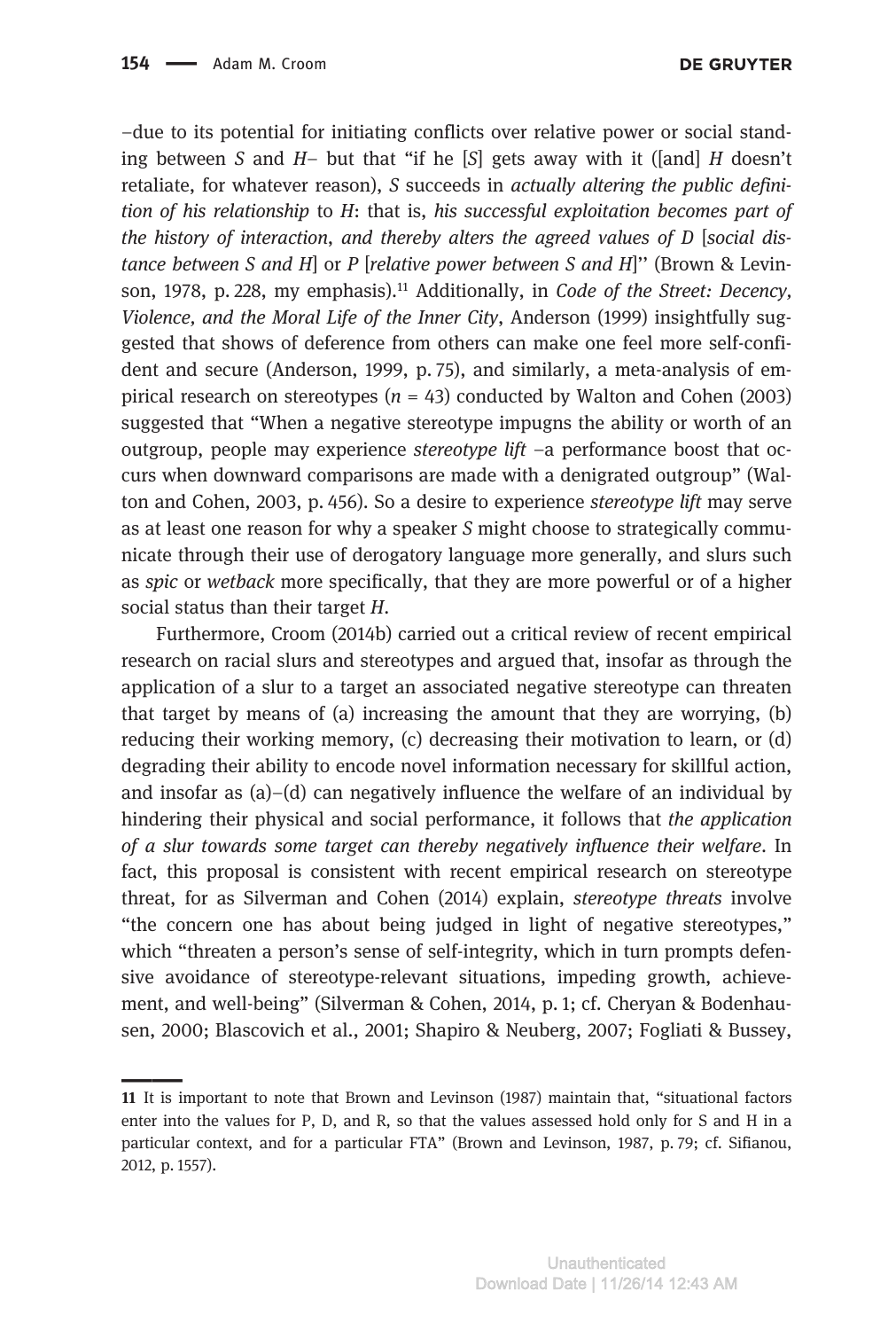2013). Indeed, results from the recent psychological literature suggest that stereotype threats result from the fact that the physiological and cognitive components involved in how one responds to stressfully threatening events interfere with components crucial for one performing well in stereotype-relevant situations, thereby disrupting how well one resultantly performs on a variety of stereotype-relevant tasks (cf. Schmader, Johns & Forbes 2008). For instance, an Operation-Span Task (memory) study on participants  $(n = 75)$  conducted by Schmader and Johns (2003) found that stereotype threat interferes with test performance because it hinders working memory capacity, an HRV (heart rate variability) study on participants ( $n = 164$ ) conducted by Croizet et al. (2004) found that the situational salience of a reputation of lower ability undermined intellectual performance by triggering a disruptive mental load (Croizet et al., 2004, p. 721), and an EEG (electroencephalography) study on participants  $(n = 71)$ conducted by Mangels et al. (2012) found that emotional responses to negative feedback under stereotype threat predicted both interference with learning attempts and disengagement from learning (Croizet et al., 2004, p. 230). There is therefore good reason to believe that the derogatory use of slurs like spic or wetback can actually harm the individuals that they attack as well as constrain the range of action-possibilities that they can exercise in society. So a speaker S that derogates a Mexican American target  $H$  on the basis of their presumed possession of negative properties stereotypically attributed to Mexican Americans through  $S$ 's ascription of the slur spic to  $H$ , might thereby effectively work to support and contribute to a history of derogatory acts and negative stereotypes that actually harm the social identity and practical action-possibilities of Mexican Americans. Further, an  $S$  that derogates an  $H$  on the basis of their presumed possession of negative properties stereotypically attributed to Mexican Americans through S's ascription of the slur *spic* to  $H$ , might thereby effectively work to support and contribute to increase the difference in asymmetrical power relations among  $S$  and  $H$ more specifically as well as the groups to which they belong more generally.

Now that we have considered how the derogatory use of slurs like spic and wetback can actually harm the individuals that they attack and constrain the range of action-possibilities that they can exercise in society, the next section will further clarify the role that stereotypes and stereotypical attributes contribute to S's predication of certain content in the application of a slur towards a target  $H$  in context.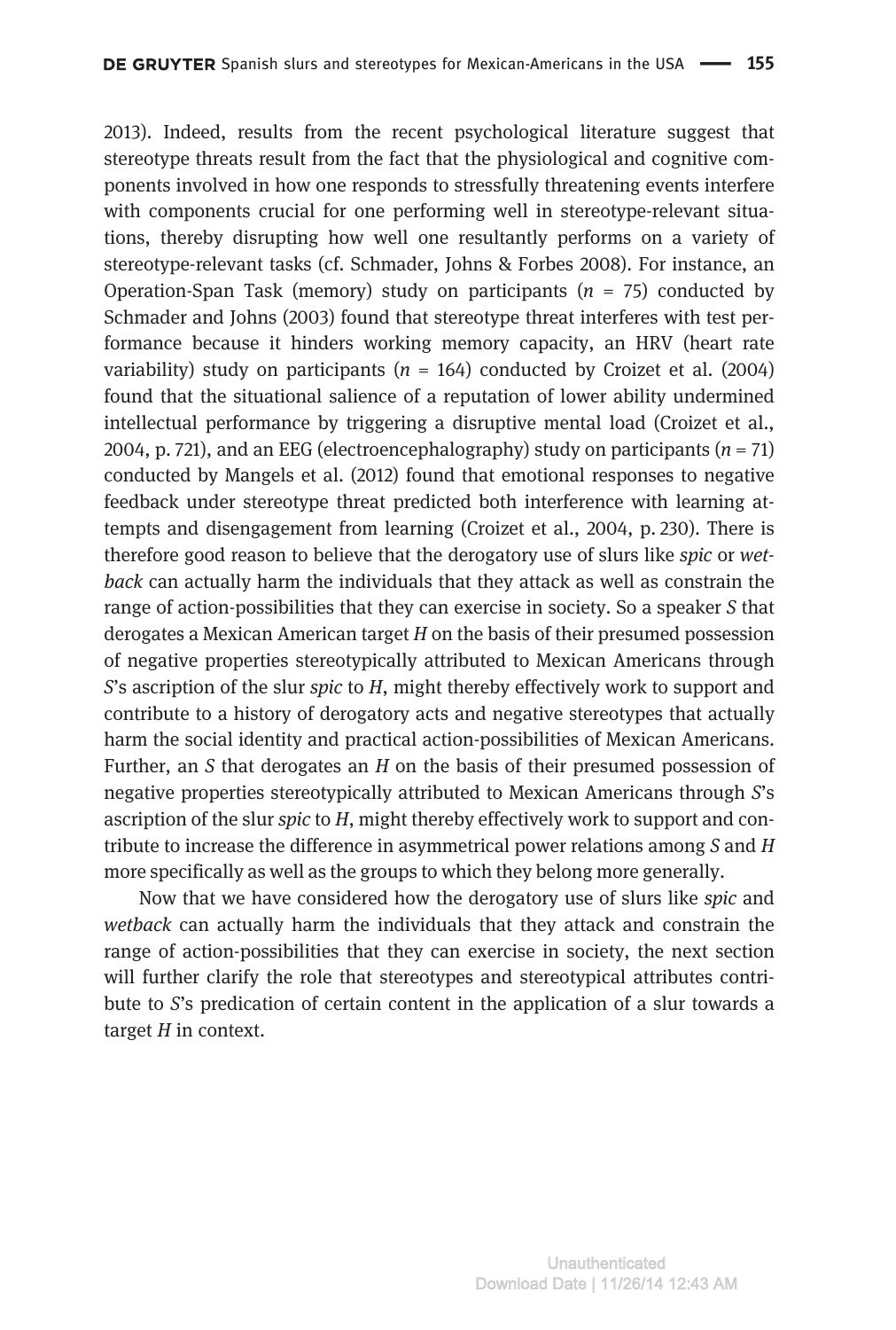### 4 Slurs, typical targets, and stereotypical attributes

Prior work on slurs has occasionally appealed to stereotypes and stereotypical attributes to explain certain facts pertaining to their natural language use (cf. Jeshion, 2013; Croom, 2014b) and here I will briefly offer 4 reasons for why stereotypes are important to consider for understanding slurs. For one, slur-use towards targets readily raises to conscious awareness the stereotypes relevant to that target *qua* their membership in the relevant group. Second, slur-use towards targets are often extraordinarily harmful to their self-conception in ways that pertain to them *qua* their group membership, and one may aim to explain this by appealing to stereotypes of the target *qua* their membership in the relevant group. Third, the use of slur expressions are more strongly offensive than the use of other more purely expressive or generally pejorative expressions (such as jerk and asshole) and one could plausibly explain this by pointing out that since slur expressions presumably appeal to stereotypes of the target qua their membership in the relevant group, whereas other more purely expressive or generally pejorative expressions do not, the former class of expressions are usually capable of offending targets on a much more specific or personal level than the latter class of expressions.<sup>12</sup> And fourth, slur expressions are more strongly prohibited than other more purely expressive and generally pejorative expressions, and one could plausibly explain this by pointing out that since slur expressions are presumably capable of offending targets on a much more specific or personal level than other more purely expressive or generally pejorative expressions (on the basis of the third point just considered), it may therefore seem reasonable to impose relatively stronger prohibitions on slur expressions than other more purely expressive or generally pejorative expressions (cf. Anderson & Lepore 2013).<sup>13</sup> It has accordingly been proposed in the literature that the derogatory content of slur expressions may be accounted for by drawing upon stereotypical features of the group members that those slurs are typically used to target (cf. Croom, 2011, p. 353–357; Miscevic, 2011; Jeshion, 2013, p. 314; Croom, 2014b). What is more, as I have just pointed out in the previous section, an appeal to stereotypes further enables one to draw upon facts concerning stereotype threat and stereotype lift to explain some of the real psychological effects of slur-use for both slur-users and targets.

<sup>12</sup> For further discussion of the target aptness and lexical aptness of slurs cf. p. 235 in Croom (2014).

<sup>13</sup> For further discussion of slurs and prohibition cf. Anderson and Lepore (2013).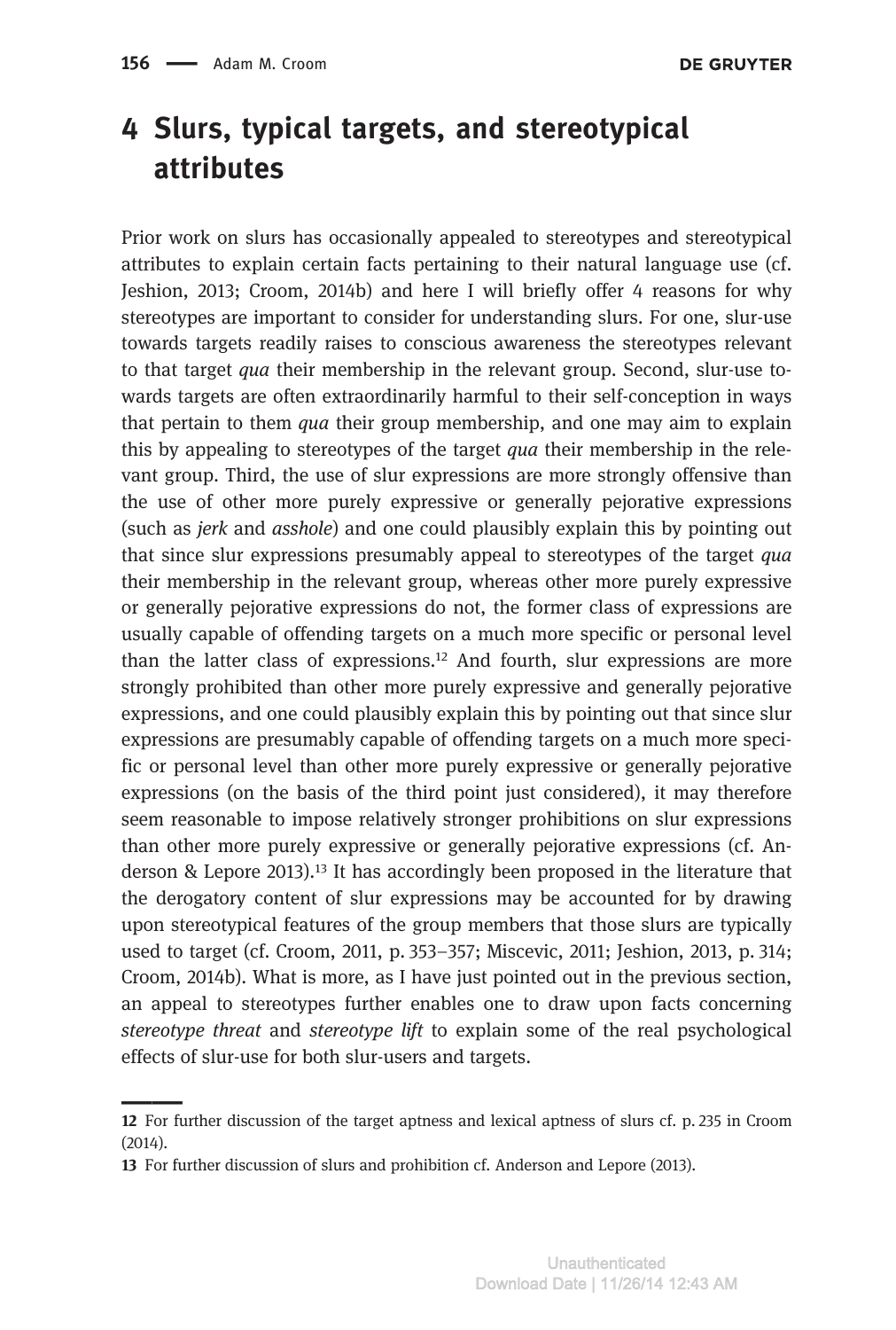Now, concerning stereotypes applied to Mexican Americans more specifically, Vera and Feagin (2007) report that there are both positive and negative stereotypes for *spics*, including that they are "oversexed," "stick to their families," "are lazy," "dumb," and "have rhythm," "are a musical people," "talk funny," "eat spicy foods," "deal drugs," "are criminal," and "cannot control their emotions" (Vera & Feagin, 2007, p. 467). The Huffington Post (2012a) also published a "Slideshow on Latino TV Stereotypes" that reviewed popular stereotypes from shows that included That 70's Show, Rob!, Modern Family, Chico and the Man, Glee, The Goonies, Suddenly Susan, Work It, Will and Grace, Desperate Housewives, Scrubs, and I Love Lucy, and the following positive and negative stereotypes that typically applied to Mexican Americans were highlighted in discussion: (i) Rob Schneider's character in Rob! is married to a Mexican-American woman that is stereotyped as having a "very big, very Mexican family" (slide 1 of 19), (ii) Santana from Glee is stereotyped as "a loud, aggressive Latina from a rough neighborhood" that is nonetheless "also strong and independent" (slide 2 of 19), (iii) Wilmer Valderrama's character from That 70's Show is stereotyped as a "Foreign Exchange Student" with an "odd accent and style" that "sings in Spanish" (slide 3 of 19), (iv) Sofia Vergara's character from Modern Family is stereotyped as a "loud, sassy Colombian housewife with the hot bod, expensive clothes, narco ex-husband, and confusing English" (slide 4 of 19),  $(v)$  Freddie Prinze's character from Chico and the Man is stereotyped as an "energetic and optimistic young Chicano" (slide 5 of 19),  $(vi)$  Carla Espinoza's character from Scrubs is stereotyped as "the sexy Latina" that is "enraged, mind-blowing and so-so-out-of-control" (slide 6 of 19), (vii) Ricky Ricardo's character from I Love Lucy is stereotyped as "the Latin lover, passionate about music and his wife. He also played the negative side with his fiery personality. He is portrayed as a hot-tempered Latino man. Plus, the angrier Ricky Ricardo got, the more broken and incomprehensible his English became" (slide 7 of 19), (viii) Shelly Morrison's character from Will and Grace is stereotyped as "an undocumented immigrant, originally from El Salvador" that "spoke English with a very thick accent" and "was briefly married to Jack McFarland, Karen's gay friend, so that she could obtain her green card and avoid deportation" (slide 8 of 19),  $(ix)$  Amaury Nolasco's character from Work It is stereotyped as "a hotheaded ladies' man with no filter" (slide 9 of 19),  $(x)$  Rosalita the maid from The Goonies is stereotyped as someone that "doesn't speak a word of English" and that is "gullible – believing all the crazy statements coming out of a young boy's mouth" (slide 10 of 19), (xi) Gabrielle Solis's character from Desperate Housewives is stereotyped as a "sexy, conniving Latina vixen" with "tenacity and perseverance" that had originally "come from a low-income family in Mexico" but now "uses her sex appeal to get what she wants, which in this case, was the rich husband and the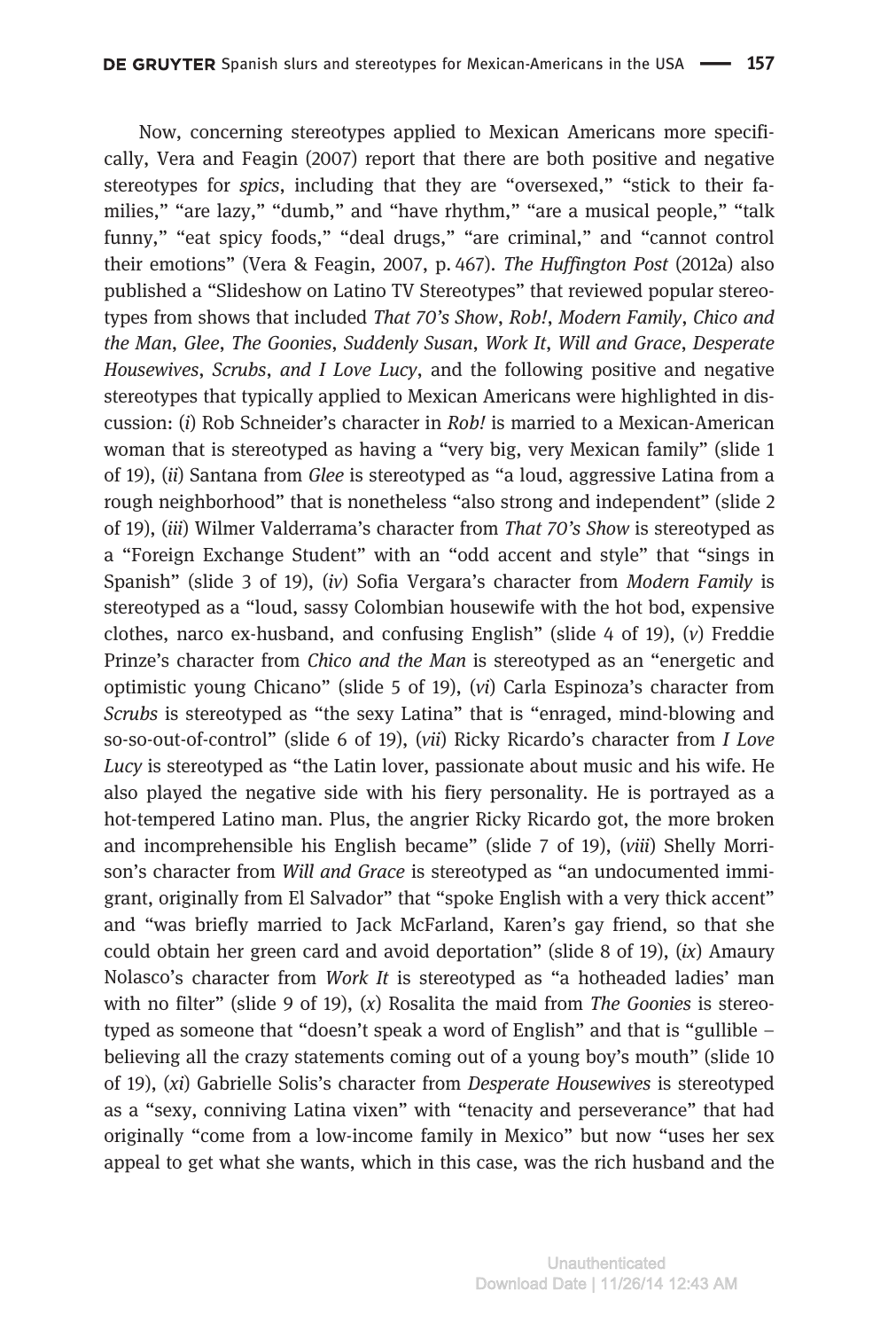so-called perfect life" (slide 12 of 19), (xii) George Lopez's character from George Lopez is stereotyped as having a Cuban family that is "loud and emotional" (slide 14 of 19), and (xiii) Nestor Carbonell's character from Suddenly Susan is stereotyped as being a good dancer since "all Latinos can dance" (slide 17 of 19).

In considering the racial slur *nigger* in an earlier analysis of slur expressions, Croom (2013) previously proposed that "by choosing to use the slur nigger instead of a neutrally descriptive term such as African American, the speaker prima facie intends to express (i) their endorsement of a (typically but not necessarily negative) attitude (ii) towards the descriptive properties possessed by the target of their utterance" and that "the properties that the speaker endorses the expression of a negative attitude towards are properties that have been associated with members of a particular racial group" (Croom, 2013, p. 353; cf. Croom 2011, p. 195). Likewise, I propose here that in a similar way for slurs that target Mexican Americans, a speaker S's choice to use the slur *spic* towards their target  $H$  instead of the neutrally descriptive term *Mexican American* can be understood as S expressing their prima facie endorsement of a (primarily but not necessarily negative) attitude towards the descriptive attributes that have typically become associated with Mexican Americans and that are now being ascribed to the target H through S's use of the slur spic towards them in context.

Now that we have considered the role that stereotypes and stereotypical attributes contribute to S's predication of certain content in the application of a slur towards a target  $H$  in context, as well as how the psychological effects of stereotype threat and stereotype lift can be initiated through the application of a relevant slur towards its target, the next section will proceed to show how empirical findings concerning slurs and stereotypes for Mexican Americans can be integrated with a family-resemblance conception of category membership to account for basic facts concerning the derogatory use of slurs for Mexican Americans.

## 5 Family resemblance concepts, category membership, and the pragmatics of slur ascription

In the literature on concepts or categories, there is a distinction between classical accounts and family resemblance accounts (Rosch & Mervis, 1975). According to classical accounts, "categories are defined by formal rules and allow us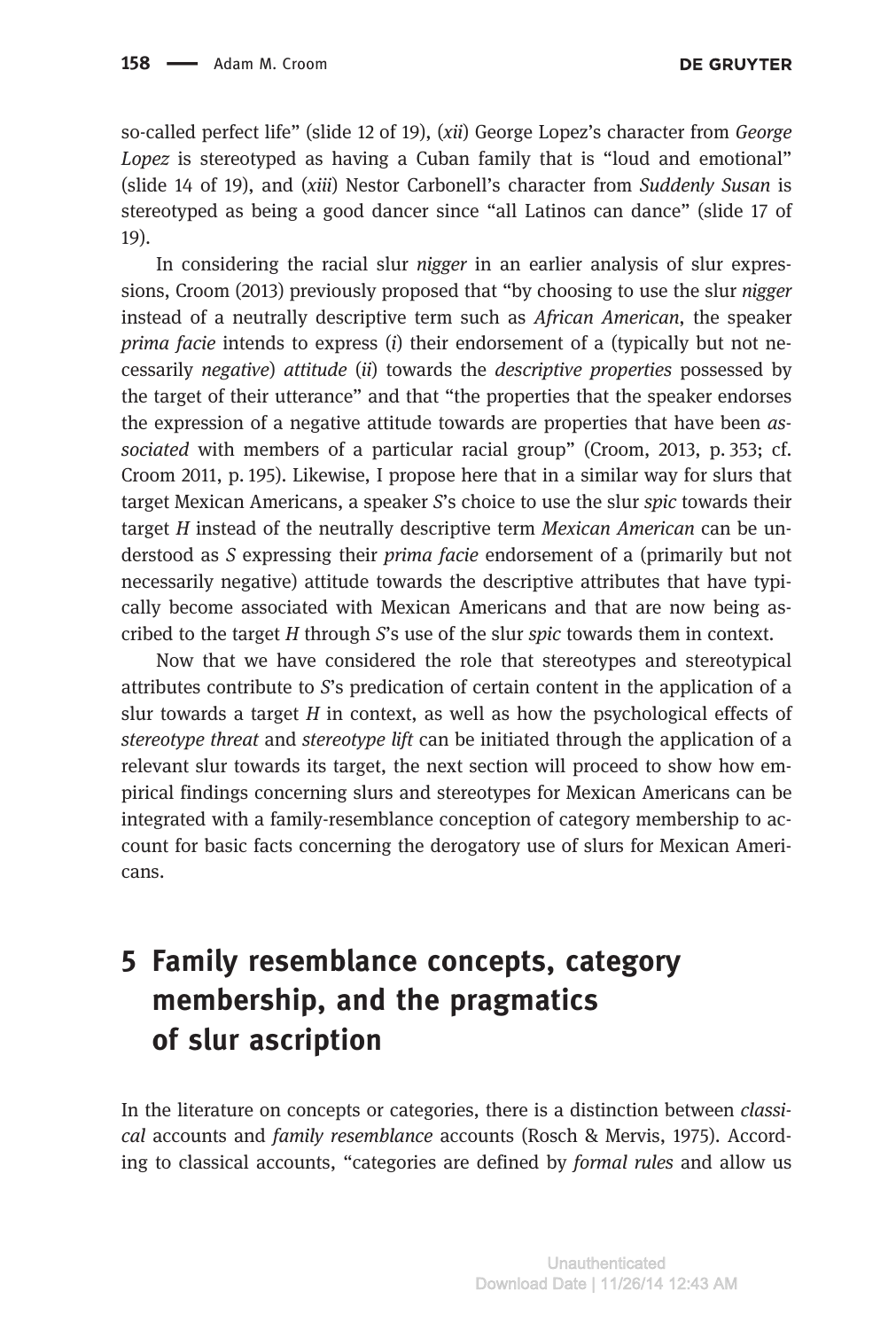to make inferences within idealized law governed systems" (Pinker & Price, 1996, p. 332, my emphasis). So the classical account of categories maintains that category membership is determined by the possession of some common, essential, and criterial attribute. However, a substantive challenge for maintaining a classical account for all categories across the board is that scholars remain unable to articulate necessary and sufficient conditions for most that are actually found from natural language (Fodor et al., 1980; Pinker & Price, 1996; Rosch & Mervis, 1975). Alternatively, and in stark contrast with the classical account, the family resemblance account of categories maintains that category membership consists of a relationship in which case "each item has at least one, and probably several, elements in common with one or more other items, but no, or few, elements are common to all items" (Rosch & Mervis, 1975, p. 575; Wittgenstein, 1953).

Pinker and Prince (1999) usefully distinguish family resemblance from classical categories by pointing out several salient ways in which they differ. First, they point out that family resemblance categories differ from classical categories in that the former lack necessary and sufficient conditions for category membership whereas the latter do not. Second, they point out that family resemblance categories differ from classical categories in that the former have graded degrees of category membership whereas the latter do not. Third, Pinker and Prince (1999) point out that family resemblance categories differ from classical categories in that the former can be summarized by an ideal category member or prototype whereas the latter cannot. Fourth, they point out that family resemblance categories differ from classical categories in that the former have category members that tend to have characteristic non-defining attributes whereas the latter do not. Importantly, the family resemblance account avoids the challenge faced by the classical account in that the former does not maintain as the latter does that concepts or categories are strictly definable in terms of necessary and sufficient conditions. Rather, the family resemblance account maintains that most concepts of natural language are characterizable in terms of their family resemblance relationship. Indeed, Pinker and Prince (1996) explain that family resemblance concepts are characterizable in terms of "correlations among features in sets of similar memorized exemplars, and allow us to make inferences about the observable products of history" (Pinker & Prince, 1996, p. 353, my emphasis) and Rosch and Mervis (1975) similarly explain that family resemblance "prototypes appear to be just those members of the category that most reflect the redundancy structure of the category as a whole. That is, categories form to maximize the information rich clusters of attributes in the environment" (Rosch & Mervis, 1975, p. 602, my emphasis; cf. Rosch et al., 1976). The family resemblance account of concepts or categories is therefore more realistic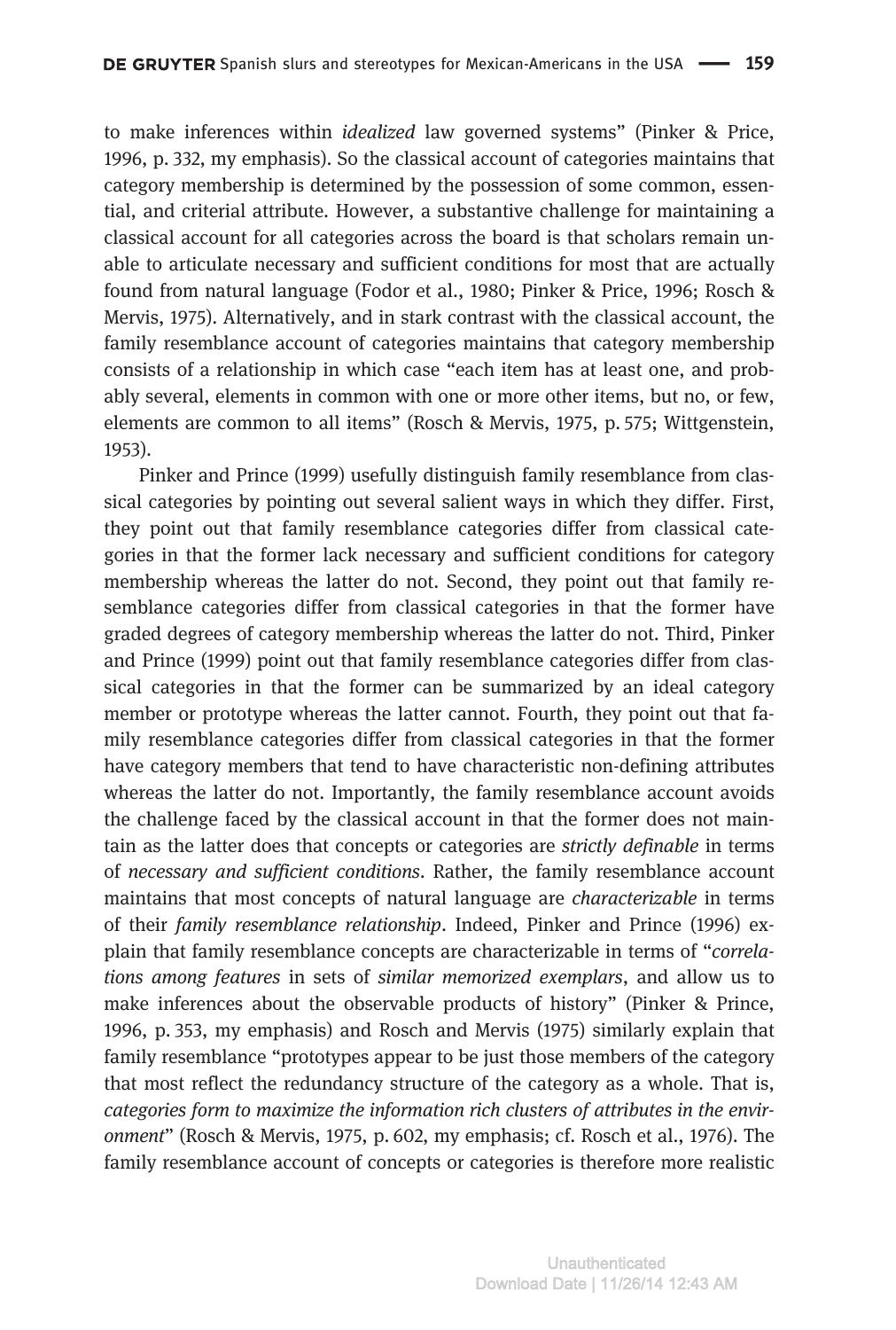than the classical account insofar as it provides an account of concepts that is actually in accord with the *real* rather than *ideal* nature of the human psychological processing of natural language.

So according to this family-resemblance conception, what makes  $x$  a member of the category BIRD is not some criterial attribute that each and every  $x$ must have in order to be categorized as a bird. For a paradigmatic or prototypical bird may typically or for the most part have bright feathers and sing, but could still be felicitously and informatively categorized as a bird even if it did not have bright feathers or sing, provided that the category BIRD is that which is still most strategically apt among other options (for example, ELEPHANT, CHEESEBURGER, and so on) available to that speaker for their current conversational purpose. Accordingly, on the basis of this family resemblance conception Croom (2011) previously proposed that the slur expression nigger (identified as N below) may be fruitfully understood as a family resemblance rather than classical category consisting in a structured constellation of stereotypical attributes (identified as A1–A10 below) such as the following:

- N (Nigger)
- A1 x is African American.<sup>14</sup>
- A2  $\times$  is prone to laziness.<sup>15</sup>
- A3  $x$  is subservient.<sup>16</sup>
- A4  $\,x$  is commonly the recipient of poor treatment.<sup>17</sup>
- A5  $\times$  is athletic and musical.<sup>18</sup>
- A6  $\times$  is sexually liberal or licentious.<sup>19</sup>
- A7  $x$  is simple-minded.<sup>20</sup>
- A8  $x$  is emotionally shallow.<sup>21</sup>
- A9  $x$  is a survivor, tough, or prone to violence.<sup>22</sup>
- A10  $x$  is loud and excessively noisy.<sup>23</sup>

Importantly, note that I am not suggesting here that attributes A1–A10 should be understood as fixed in the precise rank-order provided in the example above, or that all of **A1–A10** are always involved in a *context-independent* manner. In-

14 Cf. p. 41 from Fredrickson (1971) and p. 12 from Asim (2007).

\_\_\_\_\_\_

- 19 Cf. p. 27 from Asim (2007).
- 20 Cf. p. 27 from Asim (2007).
- 21 Cf. p. 27 from Asim (2007).
- 22 Cf. p. 50 from Anderson (1999) and Rahman (2012).
- 23 Cf. p. 50 from Anderson (1999).

<sup>15</sup> Cf. p. 27 from Asim (2007).

<sup>16</sup> Cf. p. 41 from Fredrickson (1971) and p. 12 from Asim (2007).

<sup>17</sup> Cf. p. 41 from Fredrickson (1971) and p. 12 from Asim (2007).

<sup>18</sup> Cf. p. 128 from Alim, Lee, and Carris (2010).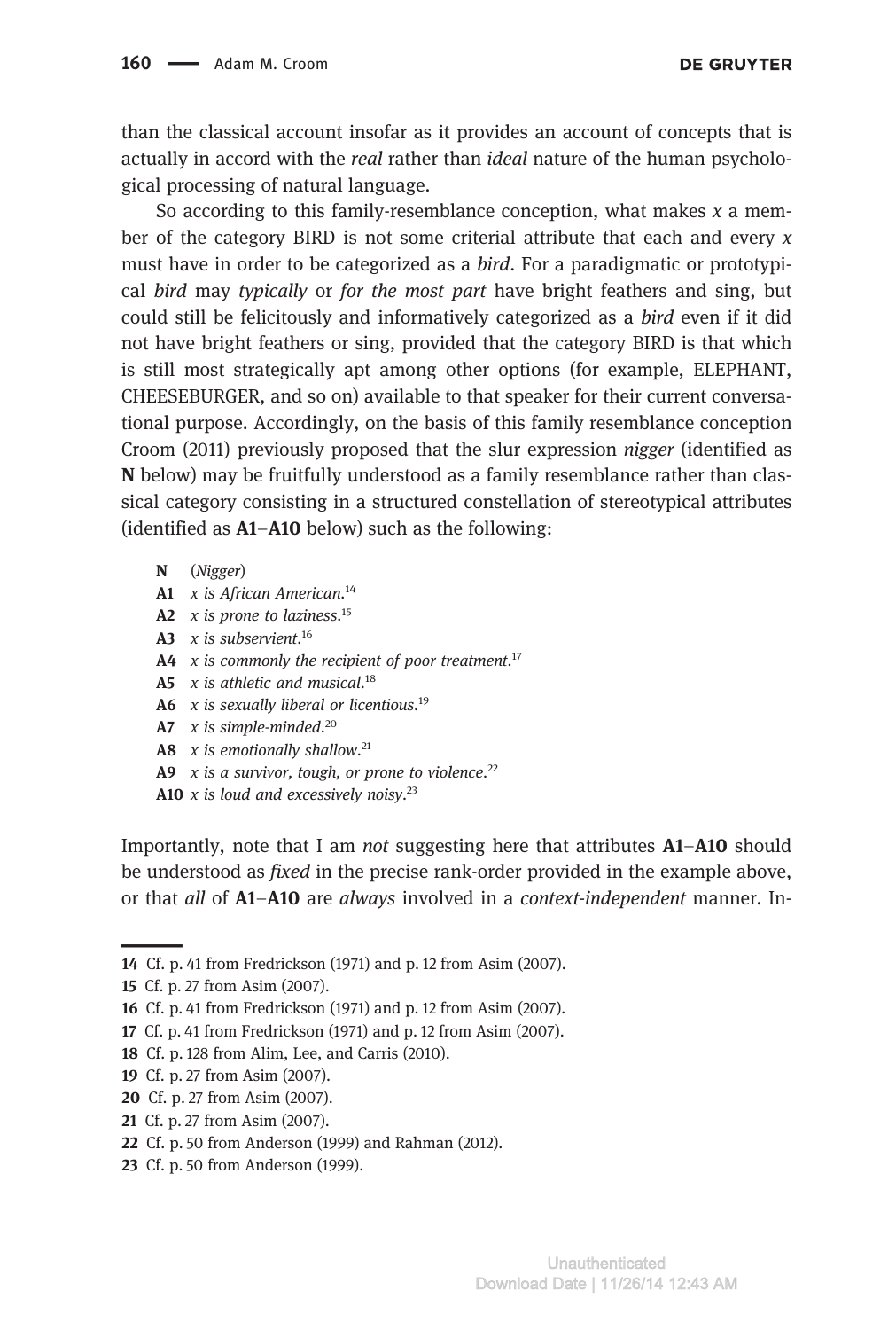deed that suggestion would fall in accord with the classical approach and contrary to the very family resemblance approach I advocate here. And as I briefly discussed earlier, the classical approach is an old-fashioned one that has been undermined by a growing body of recent empirical literature on the nature of memory, family resemblance concepts, and sensorimotor cognition (Barsalou, 1999; Barsalou et al., 2003; Borghi, 2004; Barsalou, Breazeal & Smith, 2007; Barsalou, 2008; Barsalou, 2009; Borghi & Riggio, 2009; Borghi et al., 2013; Dove, 2010; Dove, 2014). The alternative then that I propose here is that attributes A1–A10 should be considered as rank-ordered based on the relative degree in which their attribution to  $x$  is taken as a salient indicator of category membership, and importantly, that this rank-order is *re-organizable* in a *con*text-dependent manner. Further, in practice more attributes (for example, A1– A15) or less attributes (for example,  $A1-A2$ ) could be involved in a given communicative context. The reason that I provide a list of 10 attributes here is merely to be both optimally informative (for listing A1 alone would fall short of this) and economical (for listing A1–A20 would go beyond this) in our discussion.

My suggestion here is that A1 (African American) would be ranked relatively higher than A6 (sexually liberal or licentious) and accordingly A1 would be considered a more salient indicator than  $A6$  that the x possessing it is a member of N (nigger). Note also that although speakers may typically ascribe the slur expression nigger to targets attributed the highest-ranking (A1) as well as the greatest quantity  $(A1-A10)$  of attributes in N, my family resemblance account argues (contrary to classical accounts) that speakers may still informatively or effectively ascribe that slur to x even if that x fails to possess the highest-ranking  $(A1)$  or even the most  $(A1-A10)$  attributes in N insofar as that is the most relevant and apt lexical choice for their purpose in a particular communicative context. Importantly, however, in order for the choice of a speaker to refer to  $x$  as a nigger to be considered a strategically *apt* choice for that speaker, it must be assumed (at least for the purpose of that particular conversation) that  $x$  possesses a practically sufficient set of attributes such that N is the most appropriate or serviceable category for the speaker to subsume  $x$  for their purpose in a particular communicative context. So for example, in the case that a speaker intends to communicate that some  $x$  that they dislike and consider inferior possesses some subset of A1–A10 from N, that speaker may make the strategic choice to use N in communication as that which most efficiently and economically predicates the intended attributes of  $x$  as well as most forcefully expresses a negative attitude towards  $x$ , at least to the extent that  $N$  is better for this than other categories that are of epistemic access to that language-user.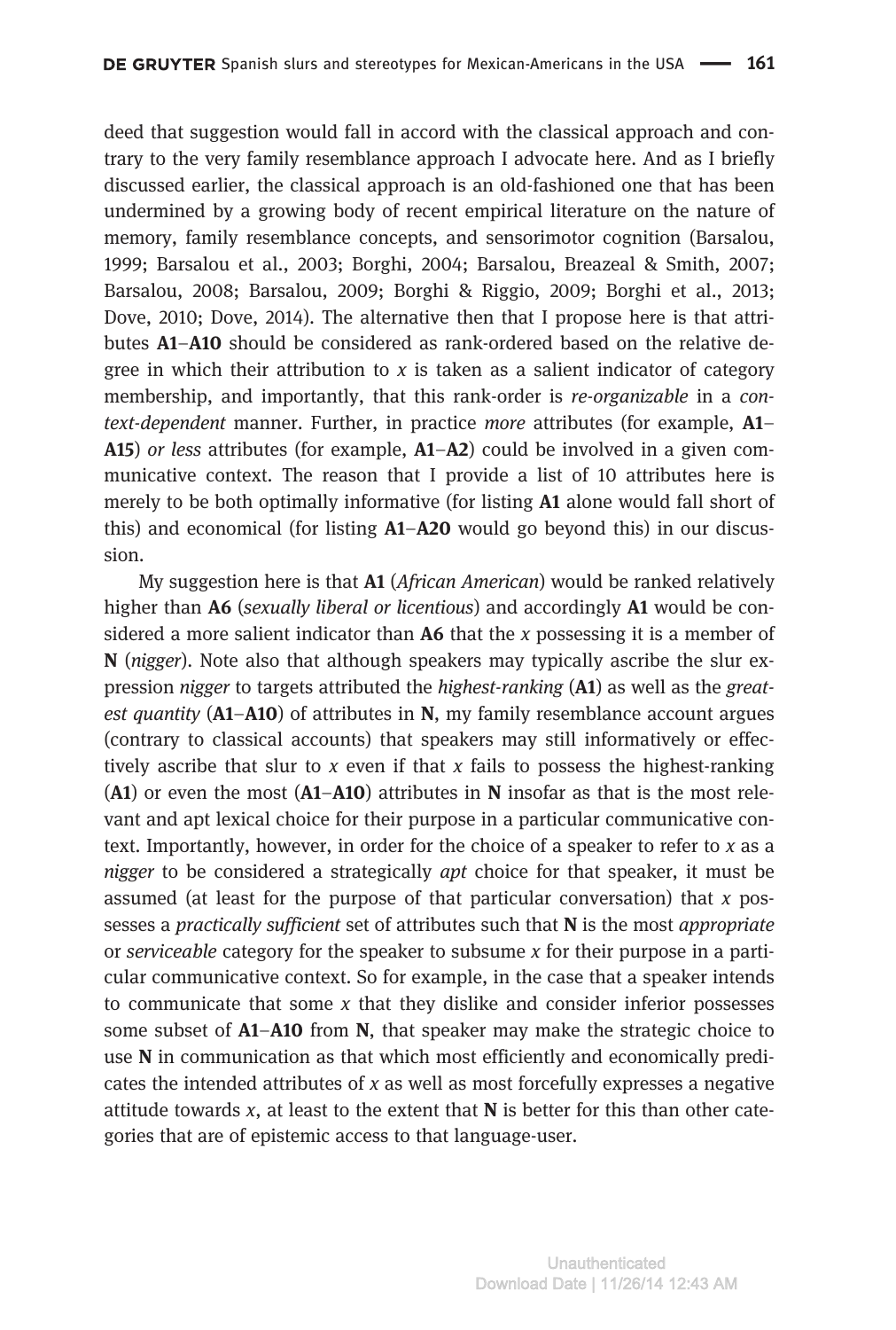So in contrast with other classical accounts of slurs that incorrectly assume that the possession of some *criterial* attribute is *essential* for  $x$  to be considered a member of N (see, for instance, Camp, 2013, p. 338, 342 fn. 16), the alternative account of slurs proposed by Croom (2011, 2013) and expanded upon here maintains (in accord with the family resemblance account) that, for example, although different individuals that are referred to by the slur expression *nigger* are very likely to share different subsets of attributes (for example, A1–A10) with other individuals also referred to by this slur (due to common knowledge of how this expression is typically used) it must not be the case (for the sake of the felicitous application of that slur) that each and every slurred  $x$  must share some criterial attribute with every other slurred  $x$  (cf. Sweetland, 2002, p. 514; Croom, 2011, p. 356; Croom, 2013, p. 199). Rather, what is of importance on this alternative family resemblance account is that the use of a slur by a speaker may be considered a strategically *apt enough* or *optimally relevant* lexical choice for their purposes in a particular communicative context.<sup>24</sup>

I therefore extend the account of slurs proposed by Croom (2011, 2013) by suggesting that the slur expression *spic* (identified as  $C$  below) can be understood as a family resemblance rather than classical category that consists in a structured constellation of stereotypical attributes (identified as An below) such as the following:

C (Spic)

\_\_\_

- A1 x is Mexican American.<sup>25</sup>
- A2  $\times$  is a foreign worker or exchange student with a thick non-native accent.<sup>26</sup>
- A3  $x$  is poor, from a low-income family, or engages in subservient work.<sup>27</sup>
- A4  $\times$  is commonly the recipient of poor treatment.<sup>28</sup>
- A5  $x$  is very passionate, sexually suave, and family oriented.<sup>29</sup>
- A6  $\times$  is independent, hardworking, and tenacious.<sup>30</sup>
- A7  $x$  is loud and out of control.<sup>31</sup>

27 Cf. slides 8, 10, and 12 from The Huffington Post (2012a).

<sup>24</sup> For further discussion of relevance in communication and cognition cf. Wilson and Sperber (2004) and Sperber and Wilson (1986).

<sup>25</sup> For the definition of spic cf. The American Heritage Dictionary of the English Language (2009).

<sup>26</sup> Cf. slides 3, 4, 7, 8, and 10 from The Huffington Post (2012a) and p. 467 from Vera and Feagin (2007).

<sup>28</sup> Cf. Thompson (2013a).

<sup>29</sup> Cf. slides 1, 4, 6, 7, 9, and 14 from The Huffington Post (2012a) and p. 467 from Vera and Feagin (2007).

<sup>30</sup> Cf. slides 2, 5, and 12 from The Huffington Post (2012a).

**<sup>31</sup>** Cf. slides 2, 4, 6, 7, 9, and 14 from *The Huffington Post* (2012a) and p. 467 from Vera and Feagin (2007).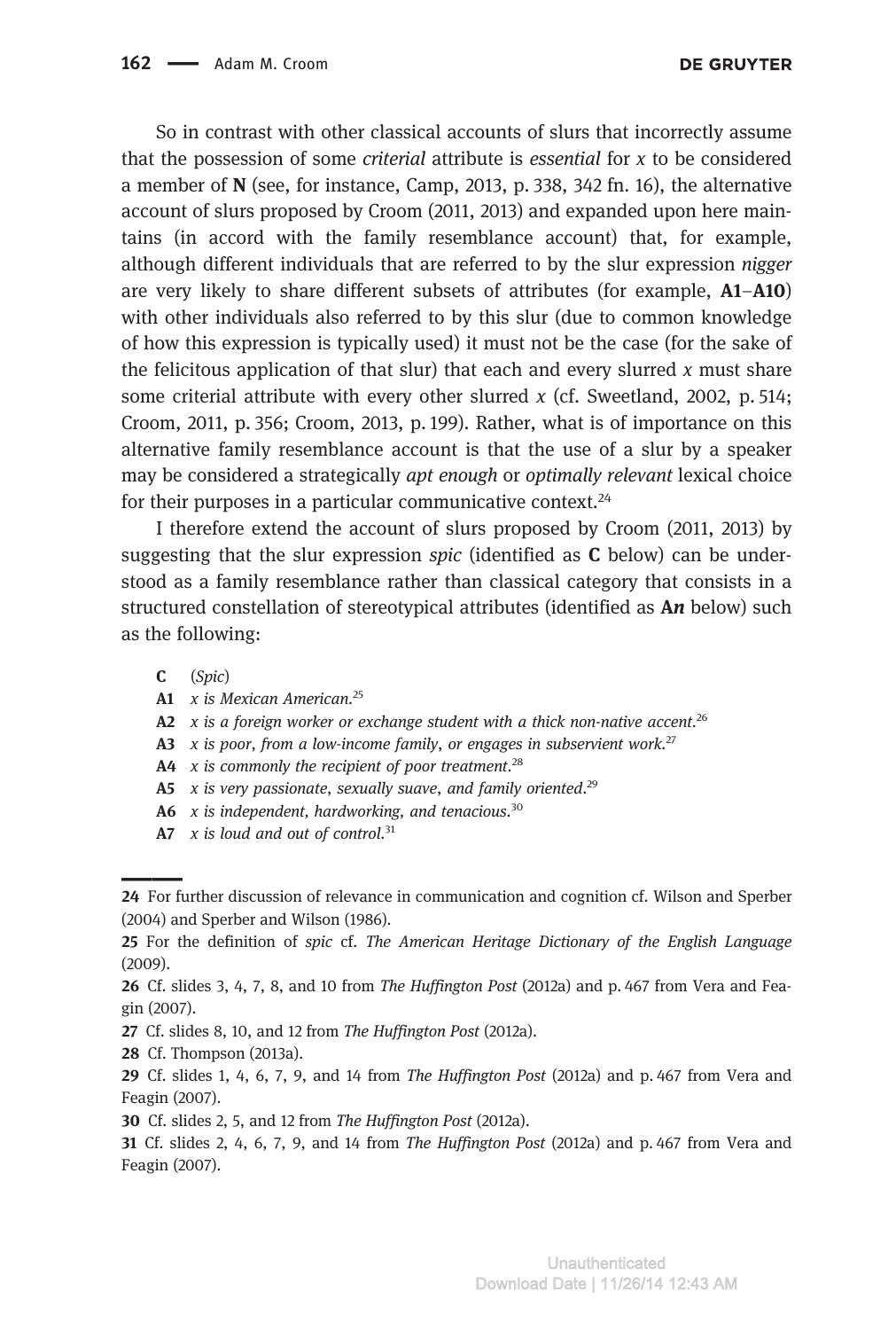- A8  $\times$  is manipulative or involved in illegal activities.<sup>32</sup>
- A9  $x$  is good at singing and dancing.<sup>33</sup>
- A10  $x$  is gullible, unintelligent, or naive.<sup>34</sup>

\_\_\_

Attributes A1–A10 are taken from the common stereotypes of Mexican Americans that were reviewed in section 4 of this article and could be rank-ordered based on the relative degree in which their possession by  $x$  is taken as a salient indicator of category membership. As discussed in the previous example, the number and relative rankings of these attributes are such that they are sensitive to the conversational context rather than context-invariant carvings on a static cognitive stone. (In other words, lexical knowledge does not consist in the final corrected proof of an accepted publication in the journal of the mind.) So in this case A1 (Mexican American) would be ranked relatively higher than A6 (independent, hardworking, and tenacious) and accordingly A1 would be considered a more salient indicator than  $A6$  that the x possessing it is a member of  $C$  (*spic*). Note also that although speakers may typically ascribe the slur expression spic to targets possessing the highest-ranking attribute  $A1$  as well as the greatest quantity of attributes  $A1-A10$  in C, my family resemblance account suggests (contrary to classical accounts) that speakers may still informatively or effectively ascribe that slur to an  $x$  that fails to possess the highest-ranking attribute A1 or even the greatest quantity of attributes A1–A10 in C given the appropriate context and communicative purpose. However, here I reemphasize that in order for the choice of a speaker to refer to  $x$ as a *spic* to be considered a strategically *apt* choice for that speaker, it must be assumed (at least for the purpose of that particular conversation) that  $x$ possesses a *practically sufficient* set of **A1–A10** from **C** such that **C** is the most appropriate or serviceable category under which to subsume  $x$  for the purposes of the current conversation. So in the case that a speaker intends to communicate that some  $x$  that they dislike and consider inferior possesses some subset of **A1–A10** from **C**, that speaker may make the strategic choice to use C in communication as that which most efficiently and economically predicates the intended attributes of  $x$  and most forcefully expresses a negative

<sup>32</sup> Cf. slides 8, 9, and 12 from The Huffington Post (2012a) and p. 467 from Vera and Feagin (2007). Note also that slide 9 from The Huffington Post (2012a) discusses how the Puerto Rican actor Amaury Nolasco "will now live in infamy for his character's "toss-away joke equating Puerto Ricans with drug dealers," leading to a heated social media campaign and demonstrations seeking formal apology by ABC."

<sup>33</sup> Cf. slides 3, 7, and 17 from The Huffington Post (2012a) and p. 467 from Vera and Feagin (2007).

<sup>34</sup> Cf. slide 10 from The Huffington Post (2012a) and p. 467 from Vera and Feagin (2007).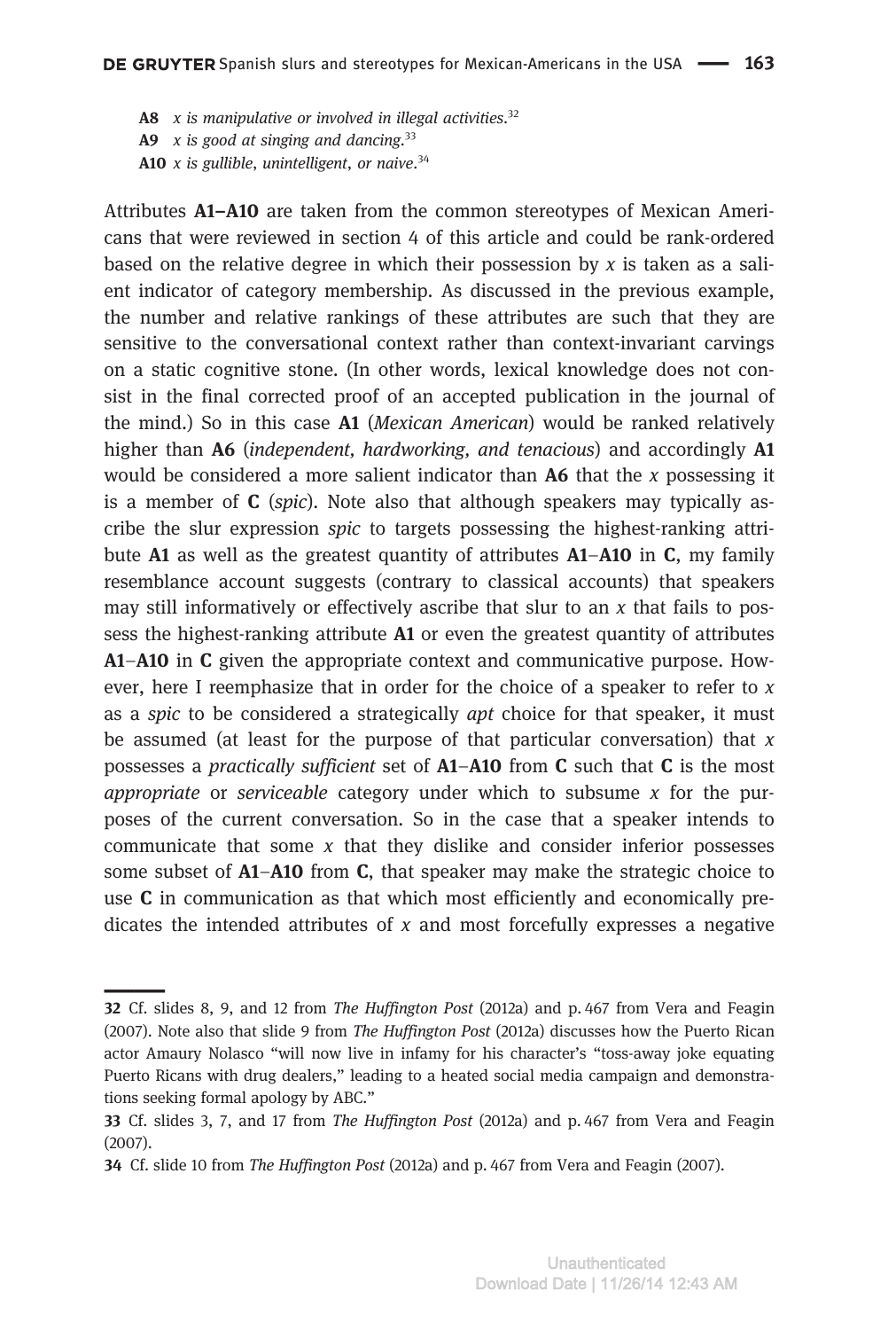\_\_\_

attitude towards  $x$ , at least to the extent that  $C$  is better for this than other categories that are of epistemic access to that language-user.

Now that we have observed how empirical findings concerning slurs and stereotypes for Mexican Americans can be integrated with a family-resemblance conception of category membership to account for basic facts concerning the derogatory use of slurs for Mexican Americans, the next section will show how the present account of slurs can further clarify the process of their appropriation and non-derogatory use.

#### 6 Appropriation and the non-derogatory use of Spanish slurs

Certainly a popular view in the literature on slurs holds that "It's NEVER OK to call ANYONE a 'spic'!" (Gonzalez, 2012). However, it is also important to consider the less popular view expressed by other first-person reports from in-group speakers that slurs are often flexibly employed such that they may also, at least in some restricted contexts, be used non-derogatorily to convey affiliation among in-group members. Moreover, recent empirical studies from the social sciences have also shown that slurs are often flexibly employed such that they may also, at least in some restricted contexts, be used non-derogatorily to diminish the derogatory force that the slur had originally carried (cf. Johnson, 2009; Croom, 2011, p. 355; Rahman, 2012; Croom, 2013, p. 200; Galinsky, et al. 2013; Bartlett, et al. 2014; Bianchi, 2014, p. 36; Croom, 2014a, p. 236–239).35 For instance, comedian Carlos Mencia explained on NPR that he often uses slurs for Mexican Americans non-derogatorily just as Chris Rock often uses slurs for African Americans non-derogatorily (Johnson, 2009).36 Raul Ruiz, Professor of Chi-

<sup>35</sup> In "As Times are Changing so are Appropriate Ethnic Terms," Duey (2014) also argues that "Over the past 100 years the terms used to describe various ethnicities have changed multiple times. As new generations are born there are changes in how our society describes its minorities […] In the 1960's, Hispanic and Latino Americans popularized the term "Chicano" during their push for civil rights." The linguist Robin Lakoff has explained that this process is "a generational thing" such that "Younger people don't feel or experience the same barriers between people that older people have been brought up to assume. And that, of course, would be reflected in language" (quoted in Johnson, 2009).

<sup>36</sup> Carolos Mencia said: "I use the word beaner on my show a lot. I started to say Hispanic, and people were saying things, like, 'I'm not Hispanic. Hispanic is a word created by the Nixon administration.' Chicano? 'Well, I'm from El Salvador and Chicano means Mexican, but a Mexican that was born here.' How about I use Latino? 'I don't speak Latin. I speak Spanish, and I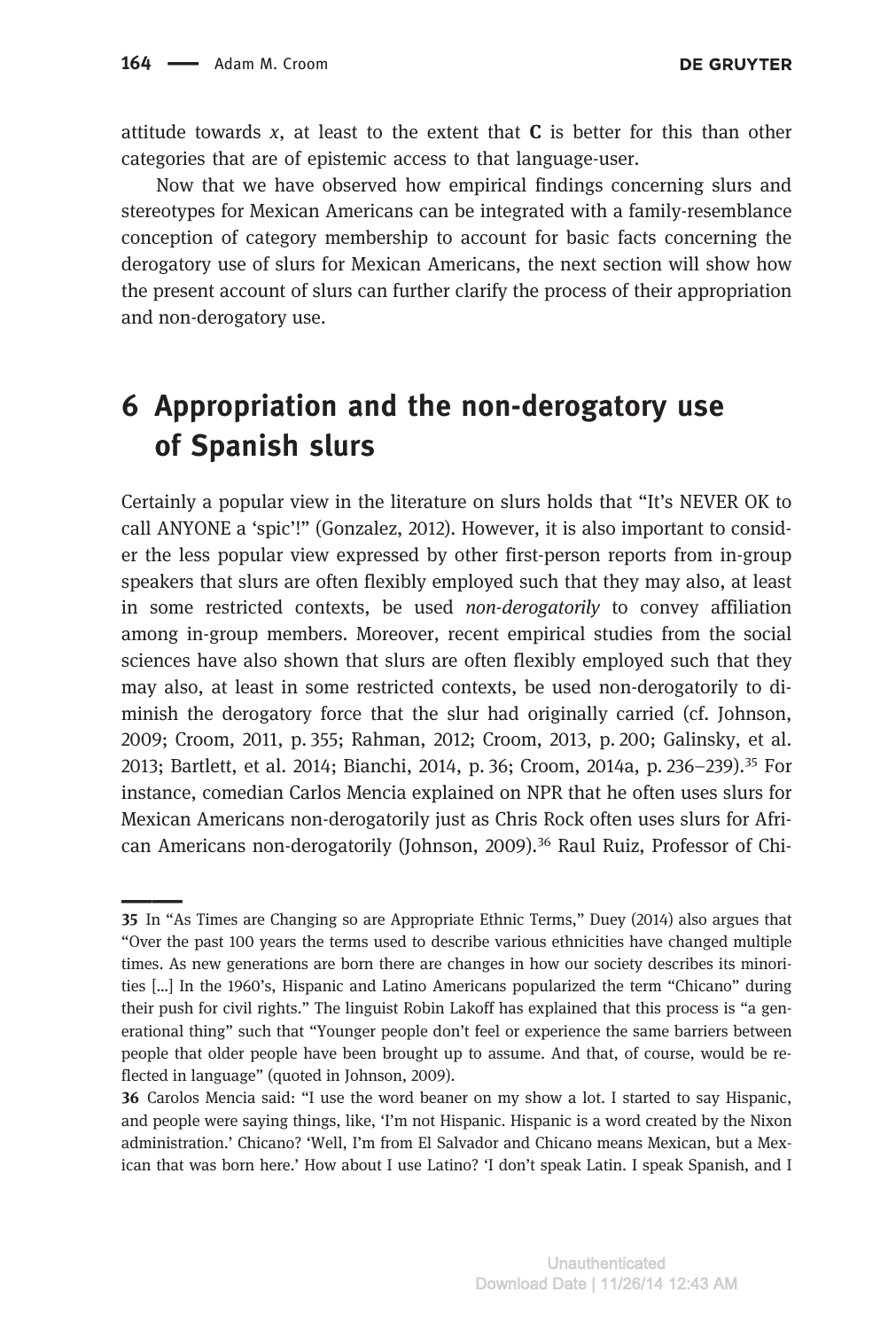cano Studies at Cal State Northridge, similarly explained that the slur "word mojado isn't totally a pejorative in the way Mexicans use it in referring to themselves […] It really isn't mean-spirited at all" (quoted in Gerber, 2013, my emphasis), and the activist Arnoldo Torres reported that his "grandfather, for all practical purposes, was a mojado. They call each other mojados […] It's about understanding the complexity. Of seven, eight, nine generations of Latinos that have lived in the United States" (quoted in Gerber, 2013, my emphasis). In an article for the Los Angeles Times entitled "Slur has a Complex Translation in Latino Community," Gerber (2013) further explains that:

When Boyle Heights shop owner Arturo Macias hears fellow Latinos use the Spanish word for "wetback," he doesn't necessarily take offense. Macias, who crossed illegally into the U.S. through Tijuana two decades ago, has heard the term mojado for much of his life and sees it less as an insult than a description of a common immigrant experience. "As a country of immigrants," he says in Spanish, "in one way or another, we're all mojados." Macias is very offended, however, when he hears a white person use it. (my emphasis)

In "Slurs Often Adopted by Those They Insult," Aldridge (2001) further discusses how "Racial slurs such as "spic," "dago" and "mick" still are considered offensive by many people of Hispanic, Italian and Irish descent" but that "the words also are acceptable slang to many within those ethnic groups" and that the "Use of derogatory words by the defamed group is not unusual" (p. 1). Concerning the slur pocho more specifically, Espinoza (1999) explains that:

For some it is an insult; for others, it is a way of acknowledging the difficulties of being raised in two competing cultures. In the past 10 years, the word "pocho" has been reclaimed by a younger generation of artists like La Cucaracha cartoonist Lalo Alcarez, who publishes the satirical *Pocho Magazine*, and the theater group Latins Anonymous. There are also bands, like the East L.A. quartet Los Pochos, which play traditional Mexican corridos; the hardcore punk/ska outfit Voodoo Glow Skulls takes "pochochismo" to another level.

In yet another article for the Latin Post entitled "John Leguizamo & Kanye West Use Re-appropriation to Change Perceptions," Thompson (2013b) reports on how Kanye West recently "reclaimed" the Confederate flag by embroidering it on several items from his clothing line and boldly asserting, "I took the Confederate flag and *made it my flag. It's my flag*. Now what are *you* going to do?" (my emphasis). Thompson (2013b) points out that such acts of appropriation have also occurred before with the slur nigger by African Americans, the slur guido

don't even speak Spanish that well.' Um, what about beaner? Nobody? Fine." (quoted in Johnson, 2009).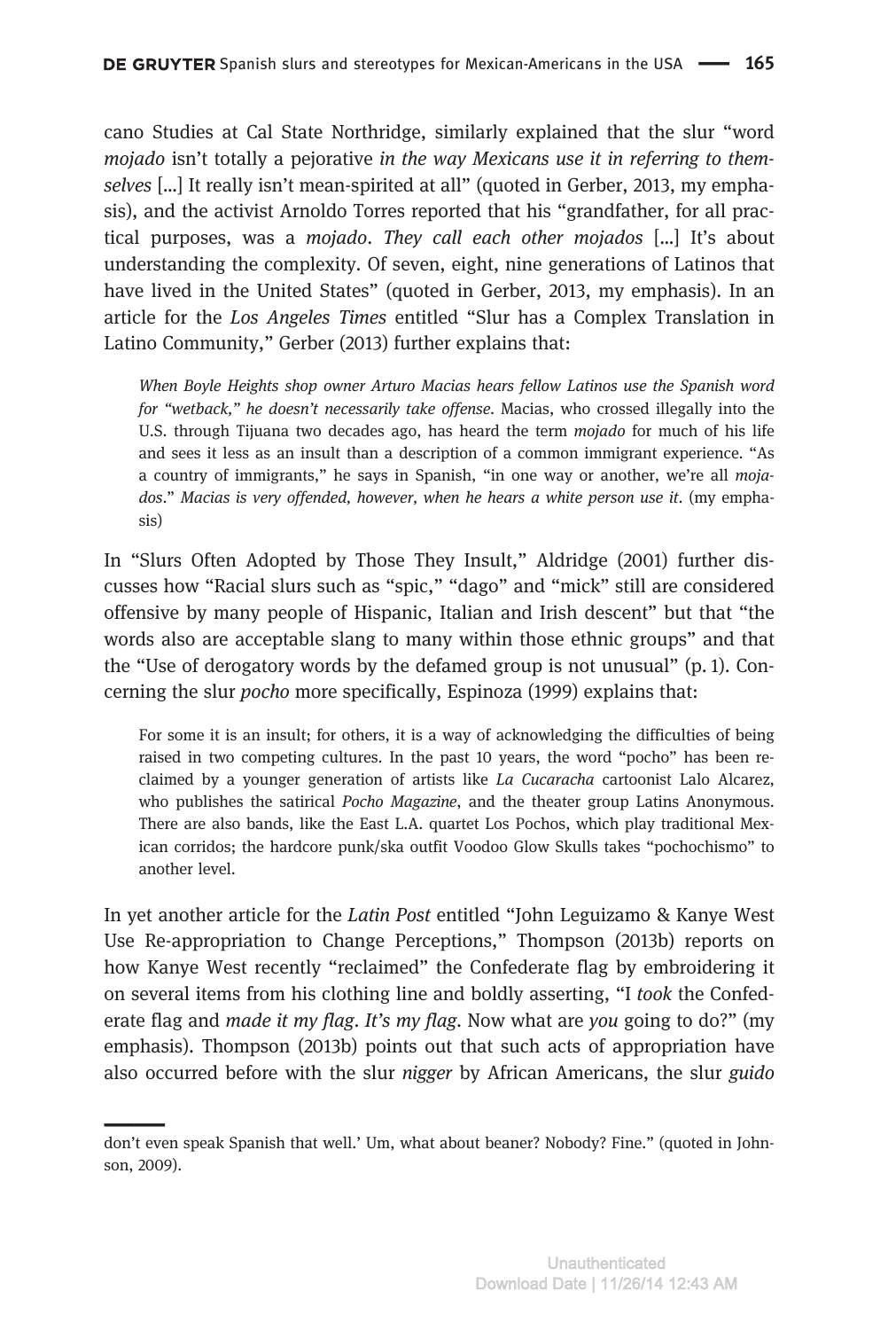by Italian Americans, and the slur gringo by Anglo-Americans, explaining that "The act of re-appropriating or re-contextualizing, the process by which a group reclaims a term or artifact that disparages that group and then uses it in a different context, is not something new" and that "The key for the transformation of an undermining, racist term is for it to be handled as a tool of empowerment, voided of any previous connotations, and utilized by the offended party. Though, use outside of the community can still be seen as vicious or hateful" (p. 1). Morales (2002) also discussed how comedian John Leguizamo reclaimed the slur spic in his second one-man show Spic-O-Rama, although admittedly "Many older critics and intellectuals did not understand the revival" (p. 1). Finally, in "The Puerto Rican Community Speaks Out," Vargas et al. (2009) offer a thoughtful discussion concerning their appropriation of the slur spic in their program Spic Up!/Speak Out! that is worth considering in some detail here:

the use of the word 'spic' in the title of our spoken word program […] was conceived as a re-appropriation of the term as a means of empowerment –an approach that already has a history in our own community [...] We hoped that by re-appropriating a word with a painful history for Latinos one could transform the word into a tool of empowerment. This kind of re-appropriation and transformation has been successful in other contexts […] Chicanos on the West Coast who once resented being called 'pochos' by other Mexicans now use the phrase with pride and humor in the hilarious satiric magazine Pocho, and comedy troupe of the same name […] Within our own Latino community, the effort to reclaim the term 'spic' also has a long history, both in comedic plays and serious literature. The famed late Boricua poet Pedro Pietri used 'spic' in his acclaimed "Puerto Rican Obituary" – a poem first read in 1969 at a Young Lords rally – to call attention to racism against Puerto Rican immigrants. John Leguizamo's Spic-O-Rama is a comedic play about a Latino family, based on his own childhood. This show has been publicly acclaimed since it launched in 1993. It enjoyed a sold-out run in Chicago before relocating to New York's Westside Theater, where it drew large Latino audiences and won Leguizamo a Drama Desk Award. Poet Urayoán Noel used the word in his 2000 piece, "Spic Tracts," to attack present-day racism. And in 2005, Nuyorican performance artist Chaluisan opened a one-person show, entitled Spic Chic, at the Ibiza nightclub in the Bronx, which later enjoyed a successful run at the Wings Theater in New York City's West Village. Also, acclaimed Mexican-American intellectual Ilan Stavans' recent book, Mr. Spic Goes To Washington, employs humor to make salient points about Latino political engagement and one fictional character's rise from the barrio to the halls of power [...] Today when we use that word, we invoke a new meaning; a new pride.

In addition to these kinds of first-person reports provided by in-group speakers, recent empirical studies from the social sciences have also demonstrated that slurs are often flexibly employed such that they may, at least in some restricted contexts, be used non-derogatorily to convey affiliation among in-group members, or to weaken the derogatory force that the slur had originally carried. For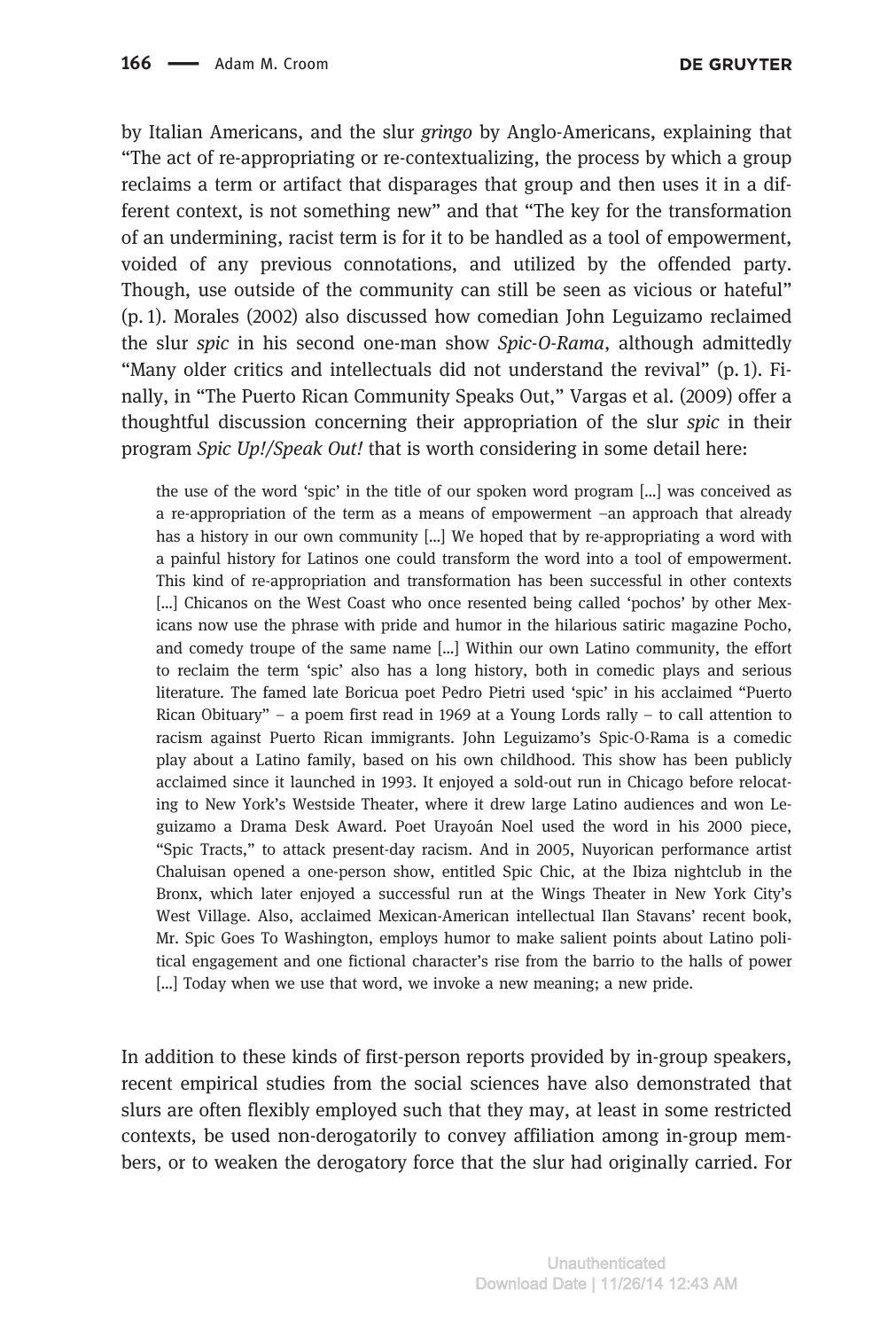example, Bartlett et al. (2014) analyzed the language use of social media users from a dataset of collected tweets involving slur expressions ( $n = 126,975$ ) and investigated the volume as well as the ways that these slurs were used on Twitter. Bartlett et al. (2014) found that the slur spic was ranked (in order of prevalence) as the 6th most common slur used on Twitter (Bartlett et al., 2014, p. 6) and "that there are approximately 10,000 uses per day of racist and ethnic slur terms in English (about 1 in every 15,000 tweets)". Bartlett et al. (2014) also found that ''Slurs are used in a very wide variety of ways –both offensive and non-offensive,'' that ''There were very few cases that presented an imminent threat of violence, or where individuals directly or indirectly incited offline violent action," and that "Slurs are most commonly used [on Twitter] in a nonoffensive, non-abusive manner: to express in-group solidarity or non-derogatory description'' (Bartlett et al., 2014, p. 6–7).

Furthermore, in "The Reappropriation of Stigmatizing Labels,'' Galinsky et al. (2013) conducted ten empirical studies on (re-)appropriation to test its potential effects on speakers and listeners empirically and found that self-identifying with slur expressions (rather than being ascribed slur expressions by others) can actually weaken their stigmatizing force (Galinsky et al., 2013, p. 2020; cf. Galinsky et al., 2003). More specifically, Galinsky et al. (2013) found the following results from their experiments 1 through 10 (E1)–(E10) that may be useful to point out here: (E1) found that "participants in the high-power condition […] were more likely to label themselves with the derogatory term [such as spic or slut] than were participants in the low-power condition" (p. 2022),  $(E2)$  found that "participants in the group-power condition were more willing to label themselves with a derogatory group label […] compared with participants in the individual-power condition" (p. 2022–2023), (E3) found that "Participants in the self-label condition recalled feeling more powerful […] than did those in the other-label condition" (p. 2023), (E4) found that "Self-labeling led observers to view the labeled person as more powerful" (p. 2024), (E5) found that "a stigmatized minority, was seen as more powerful in the self-labeling condition […] than in the other-label condition" (p. 2024), (E6) found that "self-labeling increased perceptions of the stigmatized group's power" (p. 2024), (E7) found that "self-labeled participants viewed their own power as equivalent to the outgroup member's power," or in other words, that "Self-labeling equalized the perceived power difference between the stigmatized self-labelers and the outgroup individuals in the minds of the self-labelers" (p. 2025–2026), (E8) found that "Self-labeling increased perceptions of the stigmatized group's power over the label, which attenuated the negativity of the label" (p. 2027), (E9) found that "Self-labeling improved the evaluation of a derogatory label relative to otherlabeling" (p. 2027), and (E10) found that "Both men and women saw the stigma-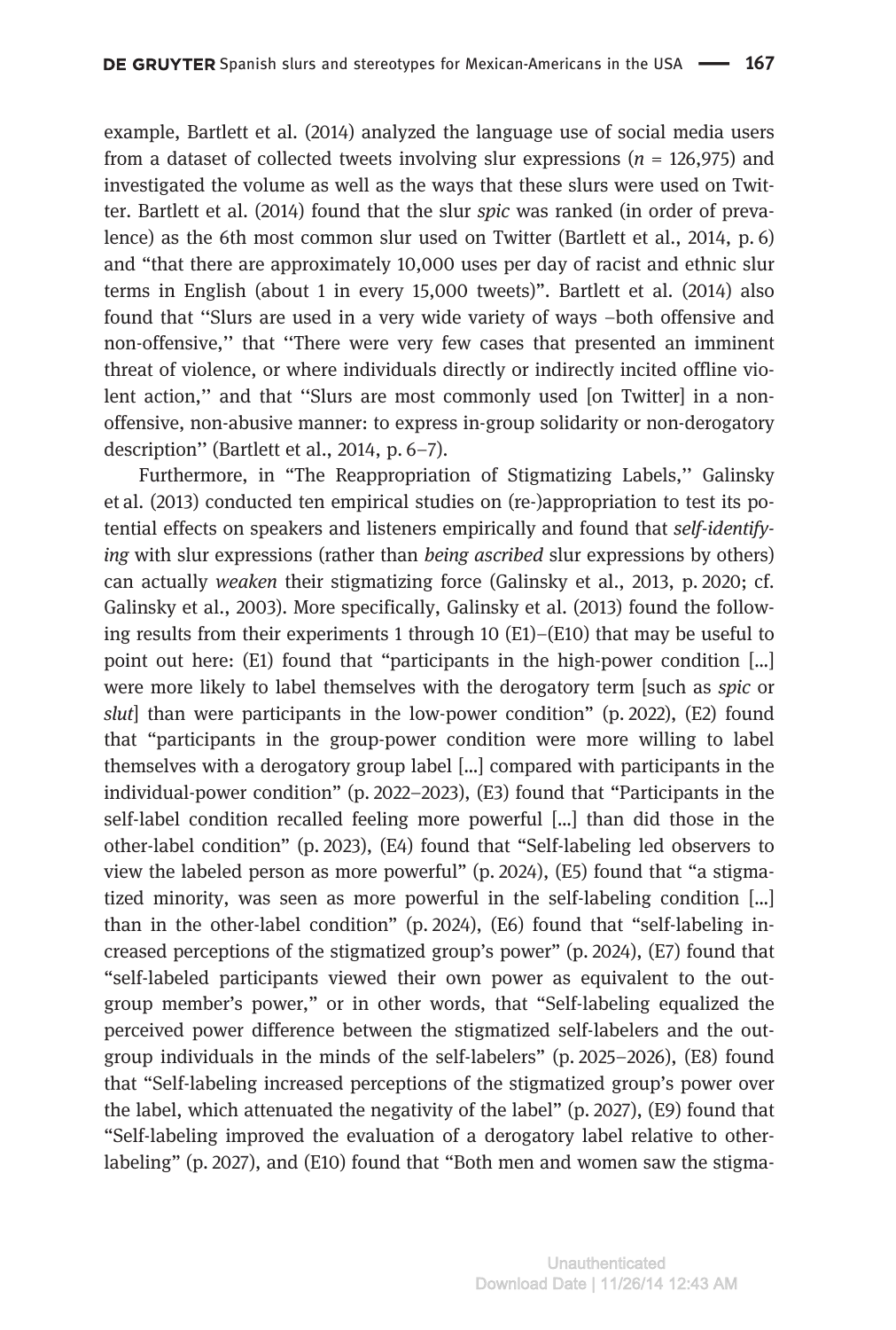tizing label bitch as less negative and supported female empowerment more after witnessing a woman label herself with this term than after witnessing another person label her with it (or after no labeling)" (p. 2027).

In Interaction Ritual: Essays on Face-to-Face Behaviour, Goffman (1967) had also previously proposed that conversational participants that are on "familiar terms with one another and need stand on little ceremony" are thereby freed to exchange mock insults in a non-threatening way "as a means of poking fun at social circles where the ritual [insult] is seriously employed" (Goffman, 1967, p. 86).37 So if two Mexican American interlocutors, for instance, both feel that they share a common history or culture and both understand that neither of them have any intention of offending the other (for example, presumably they are on good terms with each other and have earned mutual trust and respect through repeated friendly interactions), one of the interlocutors may strategically choose to produce an utterance involving the relevant slur in order to foster intimacy and in-group solidarity, under the presumption that the bond between the interlocutors in this particular case is strong enough to neutralize or overturn what derogatory force the slur had originally communicated (cf. Croom, 2013, p. 191, 194; Pfister, 2010, p. 1278). So at least in in-group contexts like these, a Spanish slur such as spic or wetback may be used as a norm reversed variant of the original derogatory use since it occurs here between similar interlocutors in a non-confrontational context instead of between dissimilar interlocutors in a confrontational context (cf. Croom, 2013) or as a form of mock impoliteness since it is presumably understood here as intentionally non-offensive (cf. Culpeper, 1996). Such non-derogatory uses are presumably made possible by the fact that in-group racial members typically share in many of the same discriminatory problems and face many of the same discriminatory prejudices and stereotypes, which might serve as a means for like speakers to foster a sense of solidarity, namely, by being in on this in-group use of the slur. In creating a sense of solidarity through in-group uses of slurs, the use of which is typically restricted to only in-group members, speakers are thereby afforded an additional linguistic technique for signaling to each other that they are not alone and that others like them share in their pains, perspectives, and history of prejudices. According to Brown and Levinson (1978) this is how "we get conventionalized (ritualized) insults as a mechanism for stressing solidarity" (Brown & Levinson, 1978, p. 229; Sally, 2003, p. 1237) and as a matter of fact, 54% of respondents in an Associated Press-MTV study involving 1,355 participants "think it's OK to use

<sup>37</sup> For further discussion on *face* and *facework* based on sociopragmatic studies of Spanish cf. Flores, 2012; see also Arundale, 2012; Haugh, 2012; Lopez, 2014.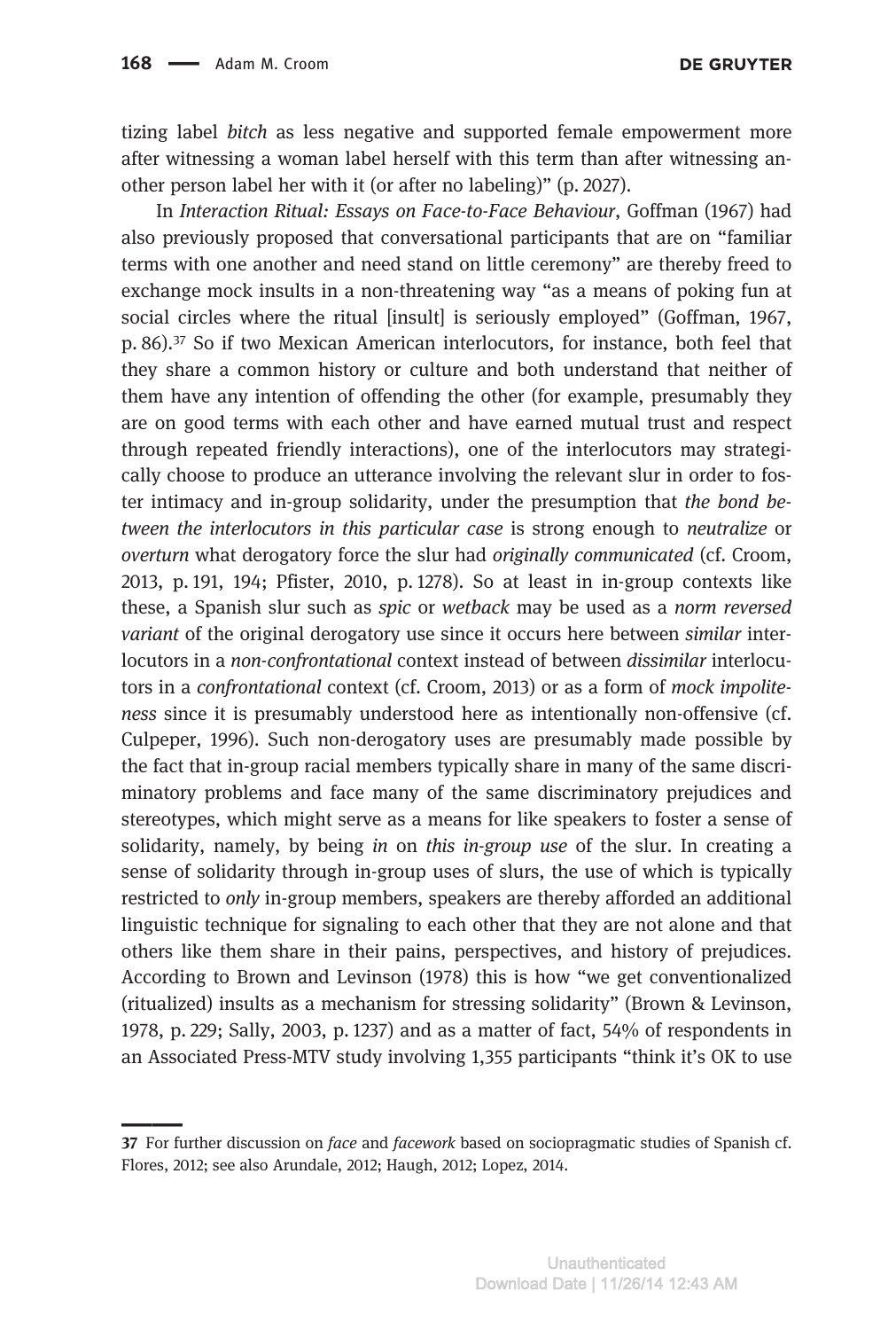them [slurs] within their own circle of friends, because [as one respondent reports] "I know we don't mean it"" (Cass & Agiesta, 2011; Greene, 2011).

So in at least these kinds of close relationships between in-group speakers, such colloquial conversational participants may often (but not always) assume that they will encounter minimal danger from face threats during their conversational interaction (again, such an assumption is often earned through trust, respect, and repeated interaction between friends or in-group members, and perhaps the trusted testimony of others also). Importantly, it is by virtue of this mutual understanding that the employment of mock insults or slurs are rendered a safe way for building rapport or facilitating social intimacy between interlocutors. It should also be noted that if one interlocutor is too polite to another, the former may actually insult the latter by implying that the social distance or relative power between them is greater than the latter believes or wishes for it to be (Brown & Levinson, 1978; Croom, 2011, p. 350). If someone you would like to consider a "close friend" is overly insistent on addressing you formally with honorifics and the like, then they may be strategically doing this in an attempt to signal their perception of the larger social distance that divides you two. Thus by working in the opposite direction and instead speaking loosely or in accord with counter-culture norms, an in-group speaker's use of the relevant slur may be understood to operate "as a positively polite stressing of in-group knowledge and commonality of attitudes" (Brown & Levinson, 1978, p. 28).

With this in mind let us again turn to consider how the slur expression *spic* (identified as C below) can be understood as a family resemblance rather than classical category that consists in a structured constellation of stereotypical attributes (identified as  $An$  below) such as the following:

C (Spic)

\_\_\_

- A1 x is Mexican American.<sup>38</sup>
- A2  $x$  is a foreign worker or exchange student with a thick non-native accent.<sup>39</sup>
- A3  $x$  is from a low-income family and engages in subservient work.<sup>40</sup>
- A4  $\,$  x is commonly the recipient of poor treatment.<sup>41</sup>
- A5  $\,$  x is very passionate, sexually suave, and family oriented.<sup>42</sup>

- 40 Cf. slides 8, 10, and 12 from The Huffington Post (2012a).
- 41 Cf. Thompson (2013a).

<sup>38</sup> For the definition of spic cf. The American Heritage Dictionary of the English Language (2009).

<sup>39</sup> Cf. slides 3, 4, 7, 8, and 10 from The Huffington Post (2012a) and p. 467 from Vera and Feagin (2007).

<sup>42</sup> Cf. slides 1, 4, 6, 7, 9, and 14 from The Huffington Post (2012a) and p. 467 from Vera and Feagin (2007).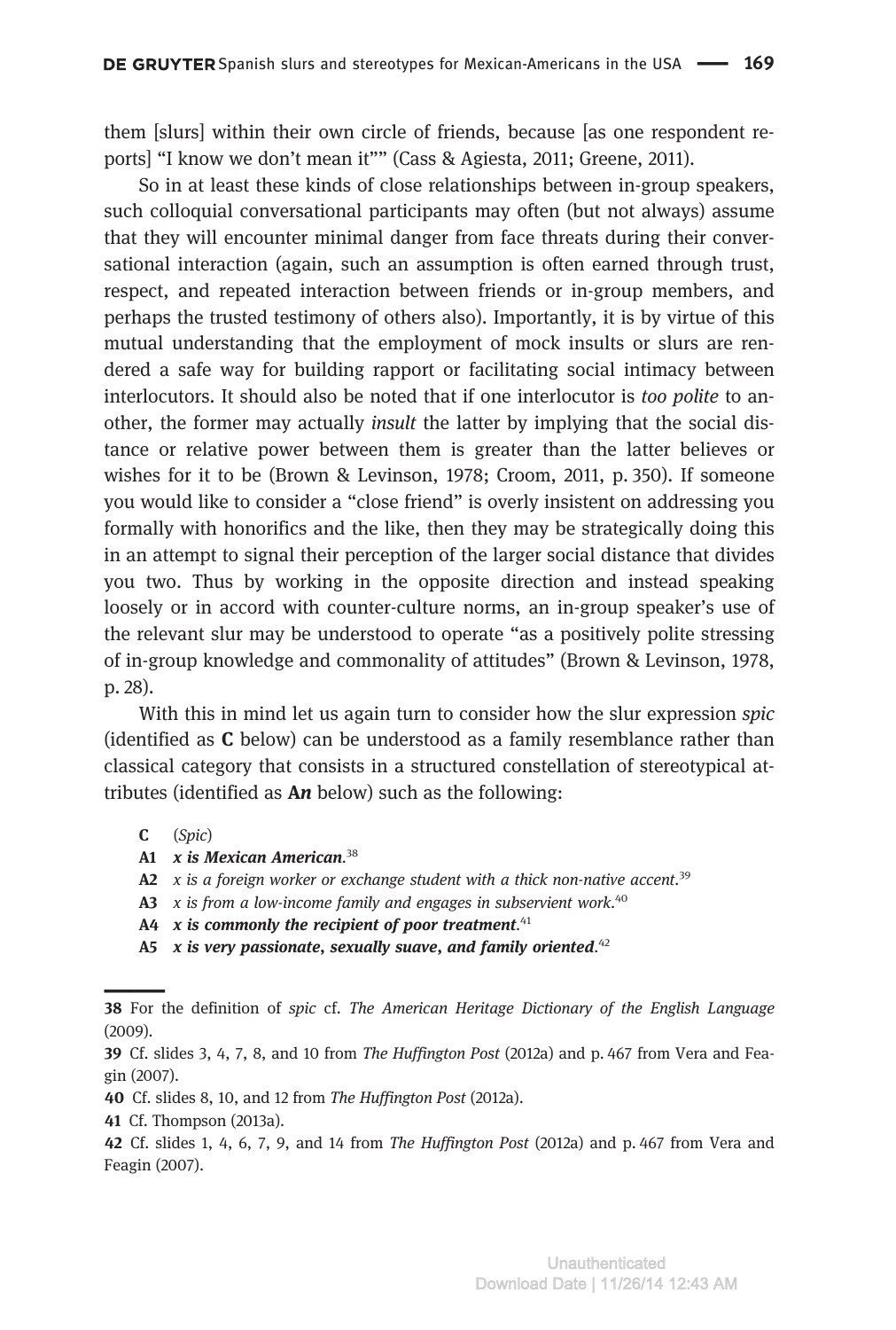A6  $\boldsymbol{x}$  is independent, hardworking, and tenacious.  $43$ A7  $x$  is loud and out of control.<sup>44</sup> A8  $\times$  is manipulative or involved in illegal activities.<sup>45</sup> A9  $\,x$  is good at singing and dancing.<sup>46</sup> A10  $x$  is gullible or naive.<sup>47</sup>

What is being proposed here is that if, for instance, an in-group Mexican American speaker S is intending to communicate that they are sufficiently similar to some hearer  $H$  insofar as  $S$  and  $H$  are both attributed  $A1$ ,  $A4$ , and possibly others (such as  $\overline{AB}$  and  $\overline{AB}$ , or  $\overline{AB}$ ), and if S and H know each other well-enough or have established enough common ground to understand that S does not dislike on consider themselves superior to H and does not intend to communicate that H possesses most of the other (typically negative) attributes belonging to  $C$ , then S as an in-group speaker might strategically choose to employ  $C$  as the category that most efficiently and economically predicates the intended (shared) attributes of H, such as A1 (Mexican American), A4 (commonly the recipient of poor treatment), and possibly others – such as A5 (passionate, sexually suave, and family oriented), A6 (independent, hardworking, and tenacious), or A9 (good at singing and dancing) – at least to the extent that  $C$  is better for this than other categories that are of epistemic access to that language-user.

Finally, it is important to point out that although speakers can often use slurs in various and somewhat flexible ways, there are indeed practical strategies and constraints involved in guiding both the use and interpretation of slurs. Croom (2013) for one has suggested that several salient markers that aid in the interpretation of slurs as being used non-derogatorily rather than derogatorily include sameness of target features (for example, members of the same racial in-group using the relevant racial slur between each other, such as Mexican Americans using the racial slur spic or wetback between each other, and so on) as well as sameness of communicative medium and style (for example, members both communicate in the same language and speech style, such as Spanish, and so on). However, further discussion of other strategies and constraints involved in guiding both the use and interpretation of slurs must be reserved for another occasion.

\_\_\_

<sup>43</sup> Cf. slides 2, 5, and 12 from The Huffington Post (2012a).

<sup>44</sup> Cf. slides 2, 4, 6, 7, 9, and 14 from The Huffington Post (2012a) and p. 467 from Vera and Feagin (2007).

<sup>45</sup> Cf. slides 8, 9, and 12 from The Huffington Post (2012a) and p. 467 from Vera and Feagin (2007).

<sup>46</sup> Cf. slides 3, 7, and 17 from The Huffington Post (2012a) and p. 467 from Vera and Feagin (2007).

<sup>47</sup> Cf. slide 10 from The Huffington Post (2012a) and p. 467 from Vera and Feagin (2007).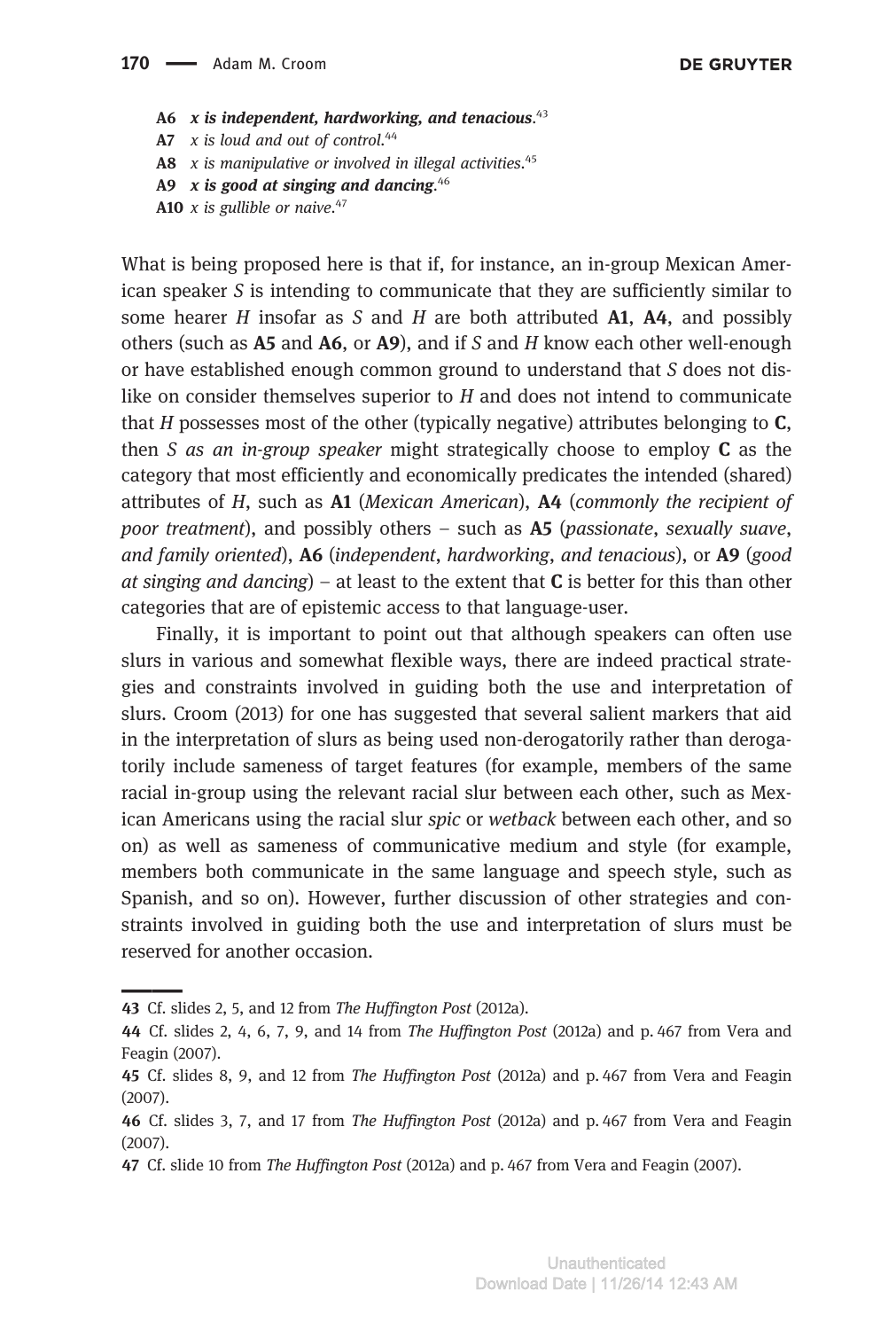#### 7 Conclusion

Although prior scholarship on slurs has uncovered several important facts concerning their meaning and use –including that slurs are potentially offensive, are felicitously applied towards some targets yet not others, and are often flexibly used not only derogatorily to convey offense towards out-group members but also non-derogatorily to convey affiliation with in-group members– no account of slurs that typically target Mexican-Americans had previously been proposed. Accordingly, my aim in this article was to offer the first systematic and empirically, socio-culturally informed analysis of these that accounts for both their derogatory and appropriative use. Importantly, this article reviewed over a dozen Spanish stereotypes and slurs and further explained how the descriptive attributes involved in a stereotype associated with a slur can contribute to the predication of certain content in the application of that slur toward its target in context. This article further explained how the psychological effects of stereotype threat and stereotype lift could be initiated through the application of a relevant slur towards its target in context as well.

Acknowledgments: I would like to thank the editors and reviewers of Sociocultural Pragmatics for their feedback and support. I also owe much thanks to encouragement from Susan Schneider, Paul Elbourne, Linnaea Stockall, and Leonel Martinez.

#### References

- Aldridge, K. (2001). Slurs often adopted by those they insult. The Cincinnati Enquirer, 5 August. http://enquirer.com/editions/2001/08/05/loc\_2slurs\_often\_adopted.html
- Alim, H., Lee, J., & Carris, L. (2010). "Short fried-rice-eating Chinese MCs" and ''good hairhavin uncle Tom niggas": Performing race and ethnicity in freestyle rap battles. Journal of Linguistic Anthropology, 20, 116–133. http://dx.doi.org/10.1111/ j.1548-1395.2010.01052.x
- Amaya, J. (2009). After fatal beating, racial tension, and police corruption, Shenandoah inches toward justice. The Huffington Post, 16 December. http://www.huffingtonpost. com/john-amaya/after-fatal-beating-racia\_b\_394373.html
- American Heritage Dictionary of the English Language, The. (2009). Spic, n. (Definition). The American Heritage Dictionary of the English Language (4th ed.). New York: Houghton Mifflin Company.
- Anderson, E. (1999). Code of the Street: Decency, Violence, and the Moral Life of the Inner City. W.W. Norton & Co., New York.
- Anderson, L., & Lepore, E. (2013). Slurring words. Nous, 47, 25–48. http://dx.doi.org/10.1111/ j.1468-0068.2010.00820.x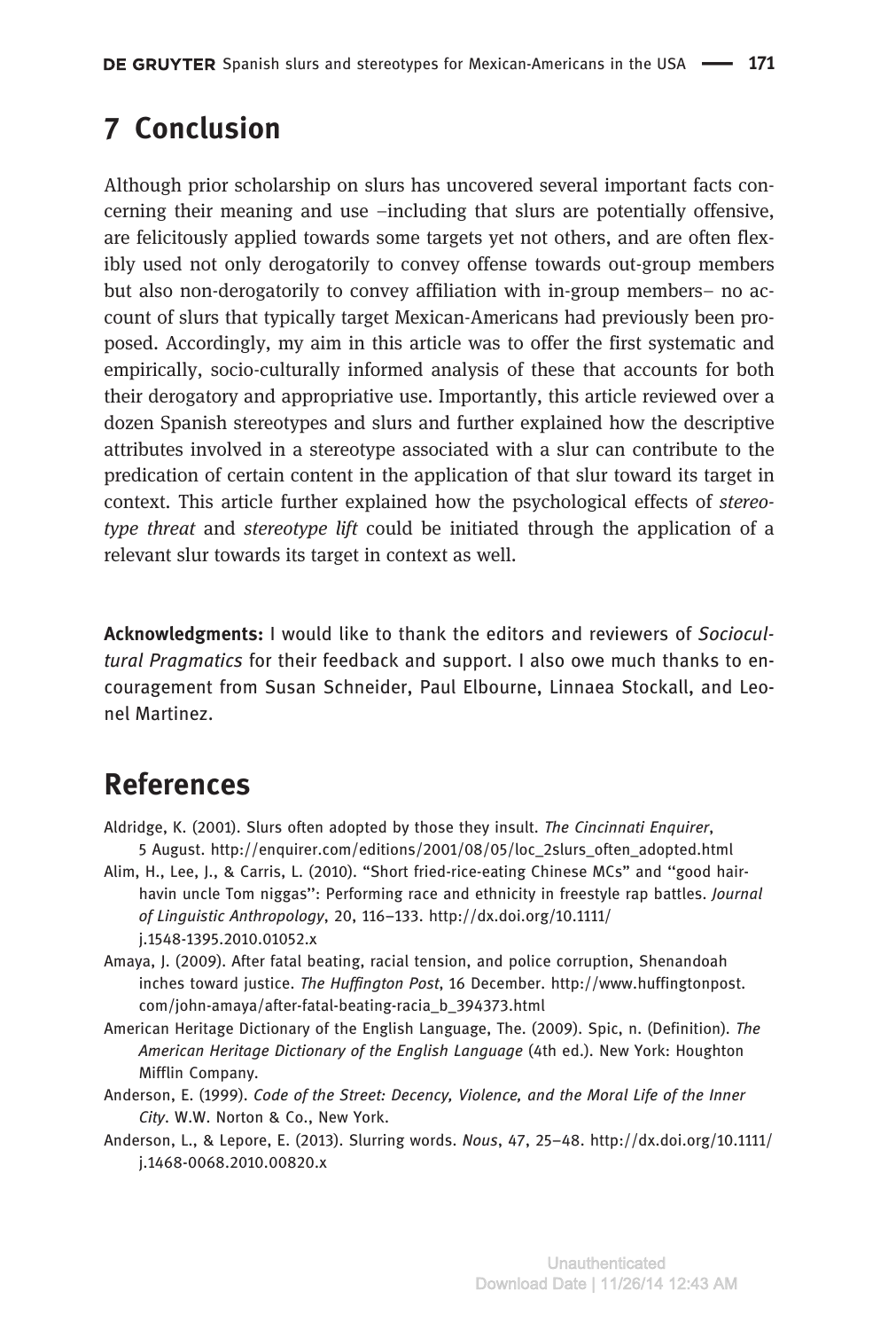- Arellano, G. (2012). Love the beans, hate the beaner. The Village Voice, 6 June. http://www. villagevoice.com/2012-06-06/news/white-supremacists-SB-1070-immigration/full/
- Arellano, G. (2010). The anti-Mexican slur edition. Seattle Weekly, 11 May. http://www.seattleweekly.com/2010-05-12/diversions/the-anti-mexican-slur-edition/
- Ashby, C. (2013). Hispanic defendant imprisoned for yelling 'explosive' racial slur at informant, cops. Norwalk Reflector, 3 November. http://www.norwalkreflector.com/article/ 3713901
- Asim, I. (2007). The N Word. New York: Houghton Mifflin Company.

Associated Press. (2013). GOP congressman uses anti-Latino racial slur. Associated Press, 29 March. http://www.msnbc.com/rachel-maddow-show/gop-congressman-uses-antilatino-racial

Avila, J. (2013). There is outrage – but tea party Hispanics silent over racial slur. ABC News, 29 March. http://abcnews.go.com/blogs/politics/2013/03/there-is-outrage-but-teaparty-hispanics-silent-over-racial-slur/

Barsalou, L. W. (2009). Simulation, situated conceptualization, and prediction. Philosophical Transactions of the Royal Society of London B, 364, 1281–1289. http://dx.doi.org/10.1098/rstb.2008.0319

Barsalou, L. W. (2008). Grounded cognition. Annual Review of Psychology, 59, 617–645. http://dx.doi.org/10.1146/annurev.psych.59.103006.093639

- Barsalou, L. W., Breazeal, C., & Smith, L. B. (2007). Cognition as coordinated non-cognition. Cognitive Processing, 8, 79–91. http://dx.doi.org/10.1007/s10339-007-0163-1
- Barsalou, L. W., Simmons, W. K., Barbey, A. K., & Wilson, C. D. (2003). Grounding conceptual knowledge in modality-specific systems. Trends in Cognitive Sciences, 7, 84–91.
- Barsalou, L. W. (1999). Perceptual symbol systems. Behavioral and Brain Sciences, 22, 577–660.
- Bartlett, J., Reffin, J., Rumball, N., & Williamson, S. (2014). Anti-social media. Demos, 1–51. http://www.demos.co.uk/publications/antisocialmedia
- Beaton, M. E., & Washington, H. B. (2014). Slurs and the indexical field: The pejoration and reclaiming of favelado 'slum-dweller'. Language Sciences, Special Issue: Slurs. http://dx.doi.org/10.1016/j.langsci.2014.06.021
- Bianchi, C. (2014). Slurs and appropriation: An echoic account. Journal of Pragmatics, 66, 35–44. http://dx.doi.org/10.1016/j.pragma.2014.02.009

Blakemore, D. (2014). Slurs and expletives: A case against a general account of expressive meaning. Language Sciences, Special Issue: Slurs. http://dx.doi.org/10.1016/ j.langsci.2014.06.018

Blascovich, J., Spencer, S. J., Quinn, D., & Steele, C. (2001). African Americans and high blood pressure: The role of stereotype threat. Psychological Science, 12, 225–229. http://dx.doi.org/10.1111/1467-9280.00340

Borghi, A. M., Scorolli, C., Caligiore, D., Baldassarre, G., & Tummolini, L. (2013). The embodied mind extended: Using words as social tools. Frontiers in Psychology, 4, 214. http://dx.doi.org/10.3389/fpsyg.2013.00214

- Borghi, A. M., & Riggio, L. (2009). Sentence comprehension and simulation of object temporary, canonical and stable affordances. Brain Research, 1253, 117–28. http://dx.doi.org/10.1016/j.brainres.2008.11.064
- Borghi, A. M. (2004). Object concepts and action: Extracting affordances from objects parts. Acta Psychologica, 115, 69–96. http://dx.doi.org/10.1016/j.actpsy.2003.11.004
- Brown, P., & Levinson, S. (1978). Universals in language usage: Politeness phenomena. In E. Goody (Ed.), Questions and Politeness: Strategies in Social Interaction (pp. 56–310). Cambridge: Cambridge University Press.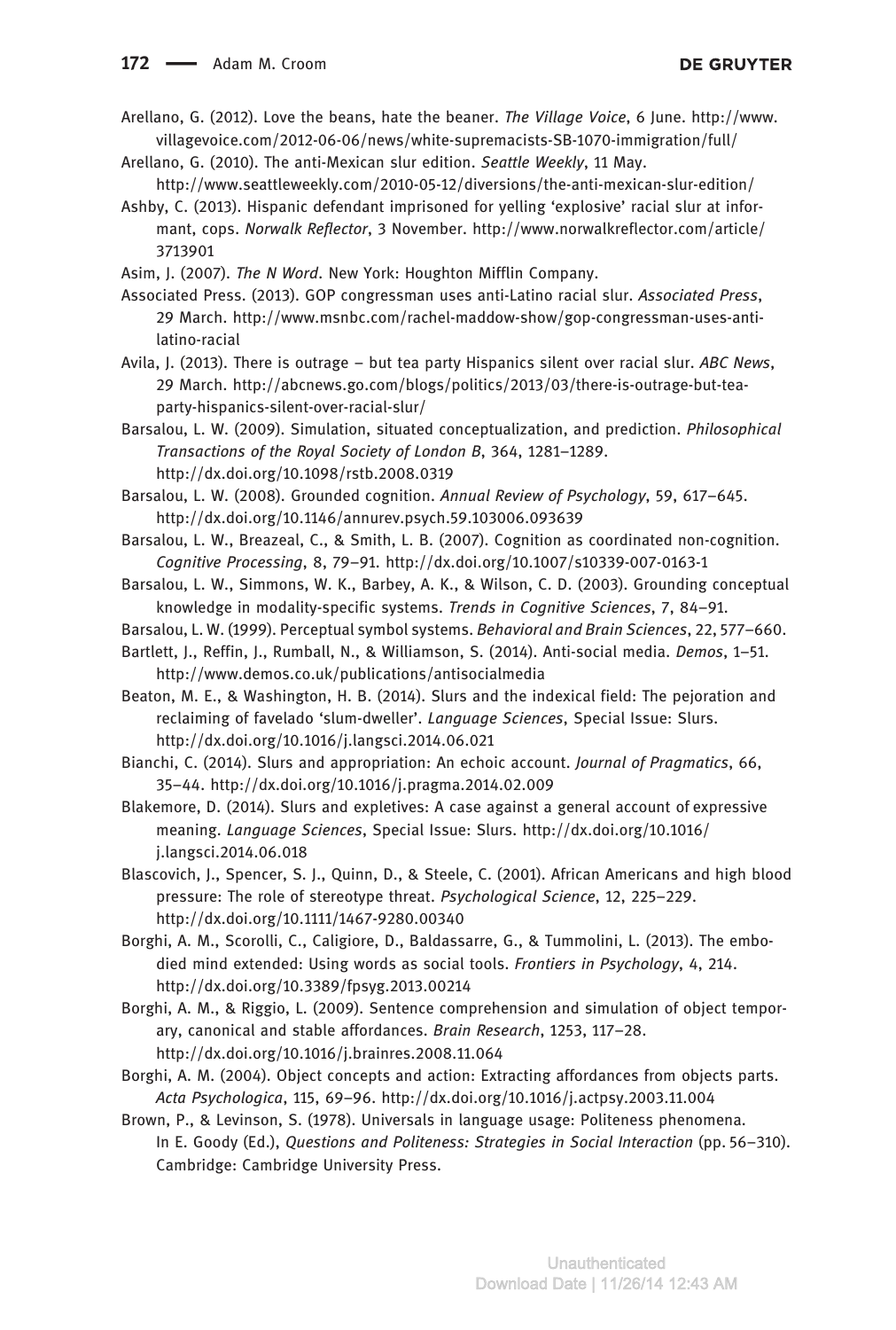- Camp, E. (2013). Slurring perspectives. Analytic Philosophy, 54, 330-349. http://dx.doi.org/ 10.1111/phib.12022
- Capone, A. (2013). The pragmatics of indirect reports and slurring. In A. Capone, F. Lo Piparo & M. Carapezza (eds.), Perspectives on Linguistic Pragmatics (pp. 153–183). Switzerland: Springer. http://dx.doi.org/10.1007/978-3-319-01014-4\_6
- Casas, J. M., Ponterotto, J. G., & Sweeney, M. (1987). Stereotyping the stereotyper: A Mexican American perspective. Journal of Cross-Cultural Psychology, 18, 45–57.
- Cashman, H. R. (2012). Homophobic slurs and public apologies: The discursive struggle over fag/maricon in public discourse. Multilingua, 31, 55–81. http://dx.doi.org/10.1515/ mult.2012.003
- Cass, C., & Agiesta, J. (2011). Young people see online slurs as just joking, poll shows. The Huffington Post, 20 September. http://www.huffingtonpost.com/2011/09/20/youngpeople-see-online-s\_n\_971803.html
- CBS. (2001). Coach quits after slur controversy. CBS News, 27 December. http://www.cbsnews.com/news/coach-quits-after-slur-controversy/
- Cheryan, S., & Bodenhausen, G. V. (2000). When positive stereotypes threaten intellectual performance: The psychological hazards of "model minority" status. Psychological Science, 11, 399–402. http://dx.doi.org/10.1111/1467-9280.00277
- CNN. (2014). Hispanics in the U.S. Fast facts. CNN, 26 March. http://www.cnn.com/2013/09/ 20/us/hispanics-in-the-u-s-/
- Croizet, J. C., Despres, G., Gauzins, M. E., Huguet, P., Leyens, J. P., & Meot, A. (2004). Stereotype threat undermines intellectual performance by triggering a disruptive mental load. Personality and Social Psychology Bulletin, 30, 721–731. http://dx.doi.org/10.1177/ 0146167204263961
- Croom, A. M. (2014a). The semantics of slurs: A refutation of pure expressivism. Language Sciences, 41, 227–242. http://dx.doi.org/10.1016/j.langsci.2013.07.003
- Croom, A. M. (2014b). Slurs, stereotypes, and in-equality: A critical review of "how epithets and stereotypes are racially unequal". Language Sciences, Special Issue: Slurs. http://dx.doi.org/10.1016/j.langsci.2014.03.001
- Croom, A. M. (2013). How to do things with slurs: Studies in the way of derogatory words. Language and Communication, 33, 177–204. http://dx.doi.org/10.1016/ j.langcom.2013.03.008
- Croom, A. M. (2011). Slurs. Language Sciences, 33, 343–358. http://dx.doi.org/10.1016/ j.langsci.2010.11.005
- Croom, A. M. (2008). Racial epithets: What we say and mean by them. Dialogue, 51, 34–45. http://semanticsarchive.net/Archive/ThiMjU0N/Racial%20epithets%20What%20we% 20say%20and%20mean%20by%20them%20-%20Croom%202008.pdf
- Cubias, D. (2013). The latest GOP attempt at Hispanic outreach. The Huffington Post. http:// www.huffingtonpost.com/daniel-cubias/the-latest-gop-attempt-at\_b\_2984943.html
- Culpeper, J. (1996). Towards an anatomy of impoliteness. Journal of Pragmatics, 25, 349–367. http://dx.doi.org/10.1016/0378-2166(95)00014-3
- Cupkovic, G. (2014). Diachronic variations of slurs and levels of derogation: On some regional, ethnic and racial slurs in Croatian. Language Sciences, Special Issue: Slurs. DOI: http://dx.doi.org/10.1016/j.langsci.2014.09.002
- Davis, R. (2001). Latinos along the Platte: The Hispanic experience in central Nebraska. Great Plains Research, 12, 27–50.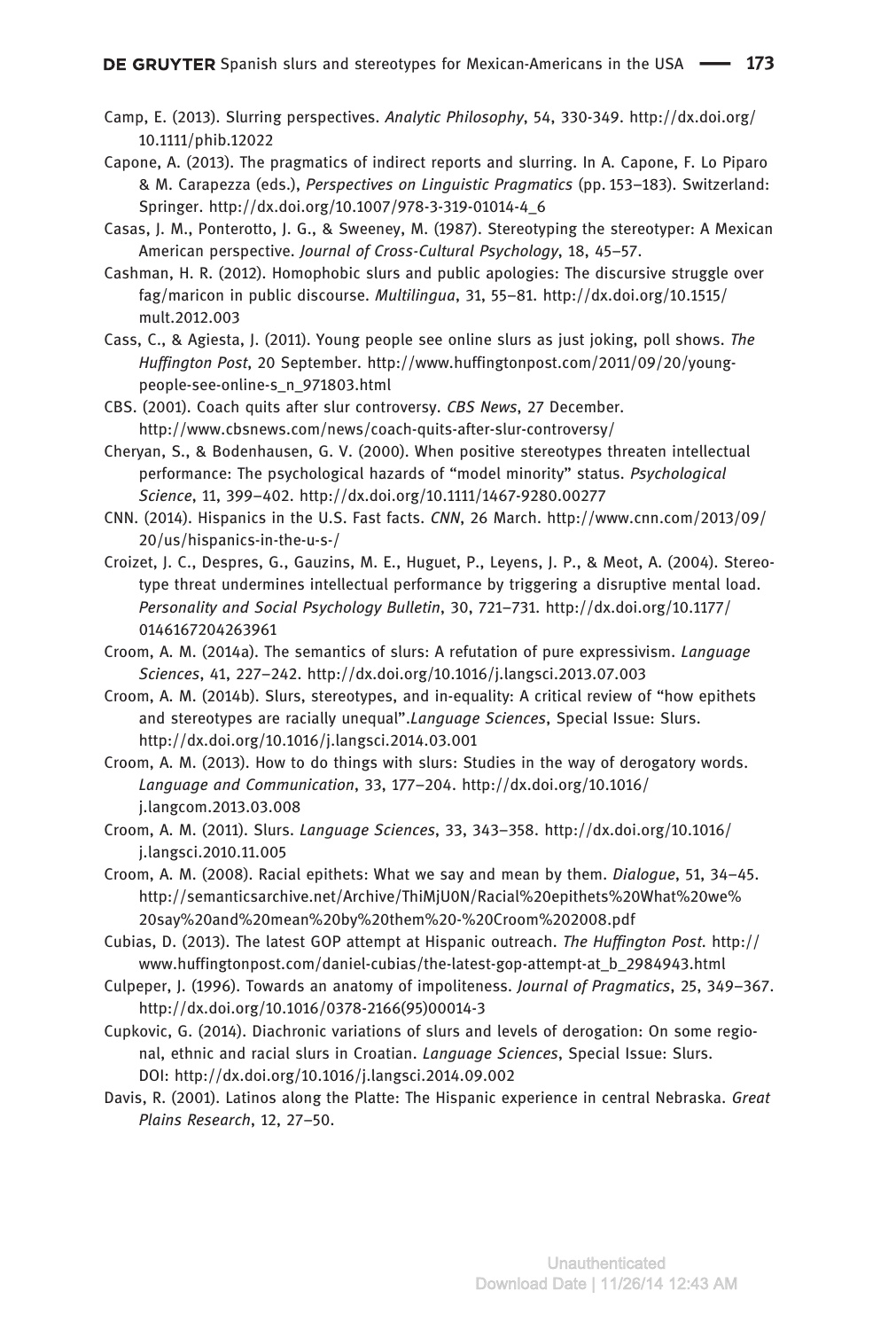- Dicker, F. U. (2012). Senate hopeful: I was sexually harassed when working for assembly. New York Post, 10 September. http://nypost.com/2012/09/10/senate-hopeful-i-wassexually-harassed-when-working-for-assembly/
- Dove, G. (2014). Thinking in words: Language as an embodied medium of thought. Topics in Cognitive Science, 1–19. http://dx.doi.org/10.1111/tops.12102
- Dove, G. (2010). On the need for embodied and dis-embodied cognition. Frontiers in Psychology, 1, 242. http://dx.doi.org/10.3389/fpsyg.2010.00242
- Duey, S. (2014). As times are changing so are appropriate ethnic terms. The BG News, 9 April. http://www.bgnews.com/world/as-times-are-changing-so-are-appropriate-ethnic-terms/ article\_9baae1b4-c05a-11e3-ab76-001a4bcf887a.html
- Dunham, R. (2013). Anti-Hispanic slur unites Boehner, Castro in disgust; democratic campaign committee tries to capitalize. Houston Chronicle, 29 March. http://blog.chron.com/ txpotomac/2013/03/anti-hispanic-slur-unites-boehner-castro-in-disgust-democraticcampaign-committee-tries-to-capitalize/
- Embrick, D. G., & Henricks, K. (2013). Discursive colorlines at work: How epithets and stereotypes are racially unequal. Symbolic Interaction, 36, 197–215. http://dx.doi.org/10.1002/ symb.51
- Espinoza, D. (1999). Bridging cultures: Teatro Campesino's Pochopallooza is a Latin explosion beyond the mainstream. Metro. http://www.metroactive.com/papers/metro/02.24.00/ pochopallooza-0008.html
- Fain, J. G., & Horn, R. (2011). Valuing home language to support young bilingual children's talk about books. In R. J. Meyer & K. F. Whitmore (eds.), Reclaiming Reading: Teachers, Students, and Researchers Regaining Spaces for Thinking and Action (pp. 209–218). New York: Routledge.
- Fitten, R. K. (1993). Fighting words: No matter who uses them, racial slurs ultimately serve to denigrate and divide. The Seattle Times, 19 March. http://community.seattletimes. nwsource.com/archive/?date=19930319&slug=1691293
- Flores, N. H. (2012). Facework: Characteristics and typology in communicative interaction. Sociocultural Pragmatics, 1, 175–198. http://dx.doi.org/10.1515/soprag-2012-0012
- Fodor, J., Garrett, E., Walker, E., & Parkes, C. (1980). Against definitions. Cognition, 8, 263– 367. http://dx.doi.org/10.1016/0010-0277(80)90008-6
- Fogliati, V. J., & Bussey, K. (2013). Stereotype threat reduces motivation to improve: Effects of stereotype threat and feedback on women's intentions to improve mathematical ability. Psychology of Women Quarterly, 37, 310–324. http://dx.doi.org/10.1177/ 0361684313480045
- Fredrickson, G. (1971). The Black Image in the White Mind. Wesleyan University Press, Middletown.
- Fox News Latino. (2013). U.S. Rep. Don Young in hot water for 'wetback' comment. Fox News Latino, 29 March. http://latino.foxnews.com/latino/politics/2013/03/29/rep-don-youngin-hot-water-for-wetback-comment/
- Galinsky, A. D., Wang, C. S., Whitson, J. A., Anicich, E. M., Hugenberg, K., & Bodenhausen, G. V. (2013). The reappropriation of stigmatizing labels: The reciprocal relationship between power and self-labeling. Psychological Science, 24, 2020–2029. http://dx.doi.org/ 10.1177/0956797613482943
- Galinsky, A. D., Hugenberg, K., Groom, C., & Bodenhausen, G. (2003). The reappropriation of stigmatizing labels: Implications for social identity. In J. Polzer (ed.), Identity Issues in Groups (pp. 221–256). Bingley: Emerald Group Publishing Limited. http://dx.doi.org/ 10.1016/S1534-0856(02)05009-0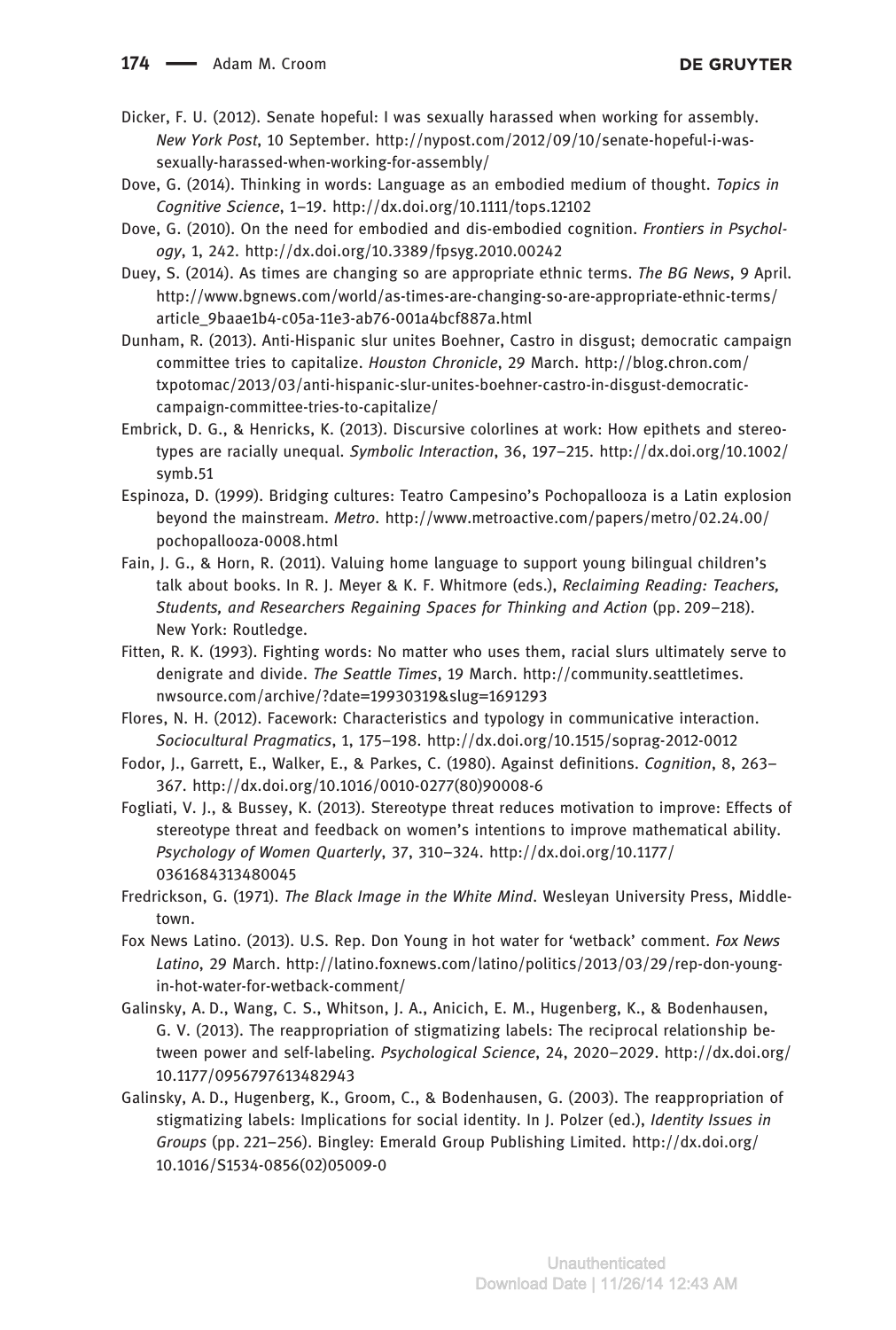- Garrett, P., & Baquedano-Lopez, P. (2002). Language socialization: Reproduction and continuity, transformation and change. Annual Review of Anthropology 31, 339–361. http://dx.doi.org/10.1146/annurev.anthro.31.040402.085352
- Gates, S. (2012). UCLA off-campus student apartment defamed with racial slurs. The Huffington Post, 1 March. http://www.huffingtonpost.com/2012/02/29/ucla-graffiti-racialslurs\_n\_1311463.html
- Gentilviso, C. (2013). Don Young uses 'wetbacks' to describe Latinos. The Huffington Post, 29 March. Retrieved from http://www.huffingtonpost.com/2013/03/29/don-youngwetbacks\_n\_2976351.html
- Gerber, M. (2013). Slur has a complex translation in Latino community. Los Angeles Times, 1 April. http://articles.latimes.com/print/2013/apr/01/local/la-me-ln-wetback-20130401
- Goffman, E. (1967). Interaction Ritual: Essays on Face-to-Face Behaviour. Harmondsworth: Penguin Books.
- Gonzalez, I. (2012). Dear Lisa Lampanelli: It's NEVER OK to call ANYONE a "spic"!. Que Mas, 10 April. http://quemas.mamaslatinas.com/entertainment/101997/dear\_lisa\_ lampanelli its never
- Gratereaux, A. (2012). Dayana Mendoza fires back at Lisa Lampanelli's ethnic slur. Fox News Latino, 23 January. http://latino.foxnews.com/latino/entertainment/2012/04/10/dayanamendoza-fires-back-at-lisa-lampanelli-racial-slur/
- Gunderson, L. (2014). Oregon fines California company \$200,000 over alleged racial slurs, violence and retaliation. Oregon Live, 29 April. http://blog.oregonlive.com/business\_ impact/print.html?entry=/2014/04/oregon\_fines\_california\_compan.html
- Hall, D. (2006). Words as weapons: Speech, violence, and gender in late medieval Ireland. Eire-Ireland, 41, 122–141. http://dx.doi.org/10.1353/eir.2006.0005
- Harrington, G. (2014). Political consultant arrested for alleged anti-Hispanic slur. United Press International, 3 January. http://www.upi.com/Top\_News/US/2014/01/03/Politicalconsultant-arrested-for-alleged-anti-Hispanic-slur/UPI-70361388727900/
- Hay, R. J. (2011). Hybrid expressivism and the analogy between pejoratives and moral language. European Journal of Philosophy, 21, 450–474. http://dx.doi.org/10.1111/j.1468- 0378.2011.00455.x
- Hedger, J. A. (2013). Meaning and racial slurs: Derogatory epithets and the semantics/pragmatics interface. Language and Communication, 33, 205–213. http://dx.doi.org/10.1016/ j.langcom.2013.04.004
- Heller, C. (2010). Mel Gibson reportedly uses racial slur against Hispanic people in new recording. On the Red Carpet, 13 July. http://www.ontheredcarpet.com/Mel-Gibsonreportedly-uses-racial-slur-against-Hispanic-people-in-new-recording/7783005
- Henderson, A. (2003). What's in a slur? American Speech, 78, 52–74.
- Hom, C. (2012). A puzzle about pejoratives. Philosophical Studies, 159, 383–405. http://dx.doi.org/10.1007/s11098-011-9749-7
- Hom, C. (2010). Pejoratives. Philosophy Compass, 5, 164-185. http://dx.doi.org/10.1111/ j.1747-9991.2009.00274.x
- Hom, C. (2008). The semantics of racial epithets. Journal of Philosophy, 105, 416–440.
- Hom, C., & May, R. (2013). Moral and semantic innocence. Analytic Philosophy, 54, 293–313. http://dx.doi.org/10.1111/phib.12020
- Hoover, E. (2007). Fighting words. The Chronicle of Higher Education. http://chronicle.com/ article/fighting-words/32405/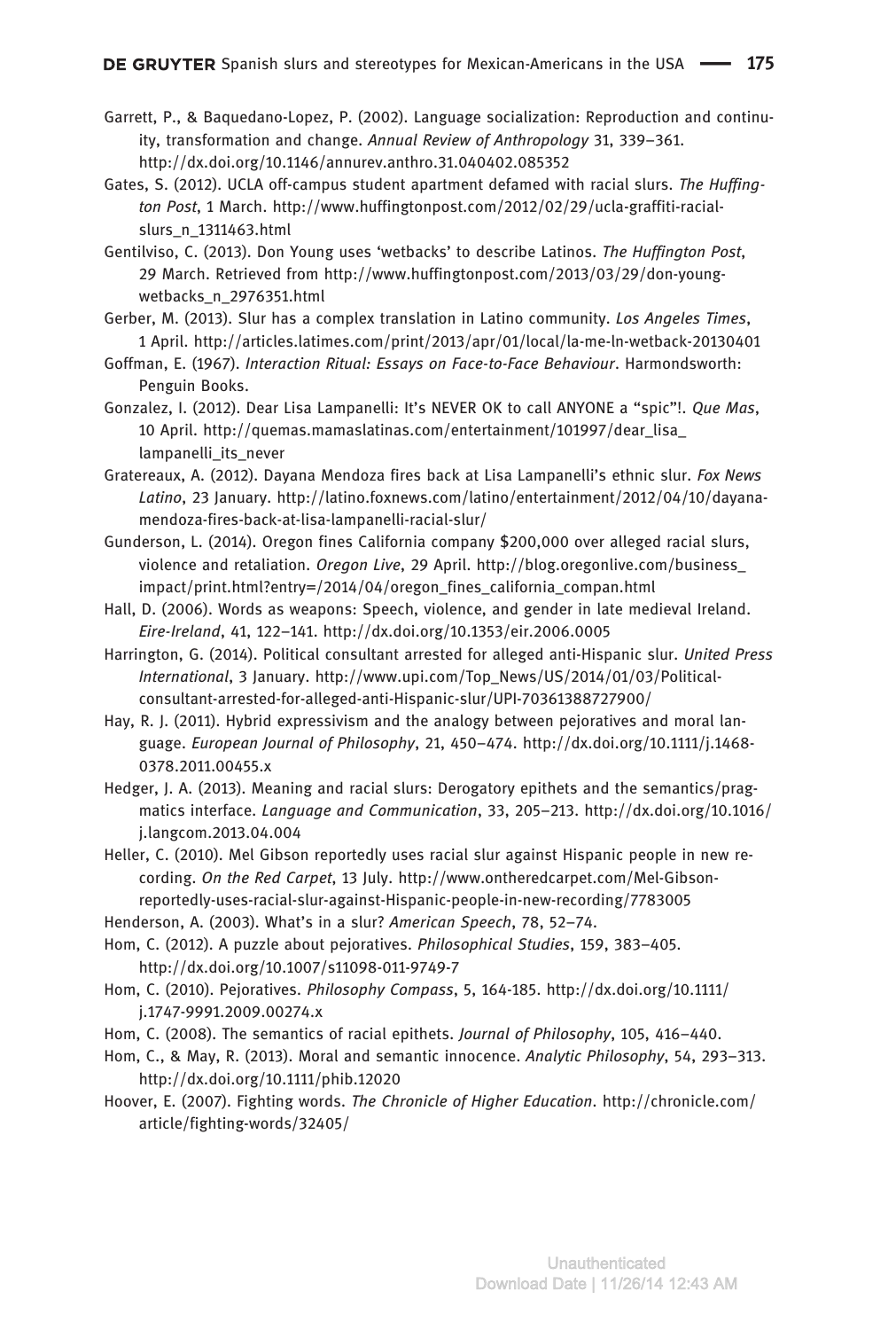- Hornsby, J. (2001). Meaning and uselessness: How to think about derogatory words. Midwest Studies in Philosophy, 25, 128–141. http://dx.doi.org/10.1111/1475-4975.00042
- Huffington Post, The. (2012a). Dayana Mendoza, Celebrity Apprentice star, accuses comedian Lisa Lampanelli of 'degrading an entire Spanish culture'. The Huffington Post, 4 September. http://www.huffingtonpost.com/2012/04/09/dayana-mendoza-lisa-lampanellivideo\_n\_1412070.html
- Jackson, J. (2014). Structural differentiation and the poetics of violence shaping Barack Obama's presidency: A study in personhood, literacy, and the improvisation of African– American publics. Language Sciences, Special Issue: Slurs. http://dx.doi.org/10.1016/ j.langsci.2014.08.001
- Jay, T. (2009). The utility and ubiquity of taboo words. Perspectives on Psychological Science, 4, 153–161. http://dx.doi.org/10.1111/j.1745-6924.2009.01115.x
- Jeshion, R. (2013). Slurs and stereotypes. Analytic Philosophy, 54, 314–329. http://dx.doi. org/10.1111/phib.1202
- Johnson, A. (2009). Educators find that teens use ethnic slurs affectionately. Sun Sentinel, 4 July. http://articles.sun-sentinel.com/2009-07-04/news/0907040019\_1\_white-teensprofanity-linguists
- Karoub, J. (2007). Coffee chain drops names over concerns it's an ethnic slur. Hispanic Trending, 15 September. http://juantornoe.blogs.com/hispanictrending/2007/09/coffee-chaindr.html
- Koestler, F. L. (2010). Operation wetback. Handbook of Texas Online, 15 June. http://www.tshaonline.org/handbook/online/articles/pqo01
- Liu, M. (2014). Interactional pattern of discursive hegemony. International Journal of English Linguistics, 4, 38–45. http://dx.doi.org/10.5539/ijel.v4n2p38
- Mangels, J. A., Good, C., Whiteman, R. C., Maniscalco, B., & Dweck, C. S. (2012). Emotion blocks the path to learning under stereotype threat. Social Cognitive and Affective Neuroscience, 7, 230–241. http://dx.doi.org/10.1093/scan/nsq100
- Matthews, L. (2014). Cracking under pressure? Chris Mapp, Texas senate candidate, defends using 'wetbacks' but hates the backlash. International Business Times, 25 February. http://www.ibtimes.com/cracking-under-pressure-chris-mapp-texas-senate-candidatedefends-using-wetbacks-hates-backlash
- McCready, E. S. (2010). Varieties of conventional implicature. Semantics and Pragmatics, 3, 8. http://dx.doi.org/10.3765/sp. 3.8
- Miscevic, N. (2011). Slurs & thick concepts: Is the new expressivism tenable? Croatian Journal of Philosophy, 11, 159–182.
- Morales, E. (2002). Living in Spanglish: The Search for Latino Identity in America. New York: St. Martin's Press.
- Ocasio, K. T. (2013). Hispanics demand police resignation over slur. Connecticut Post, 16 October. http://www.ctpost.com/local/article/Hispanics-demand-police-resignation-overslur-4901457.php
- Ochs, E., & Schieffelin, B. (1984). Language acquisition and socialization: Three developmental stories and their implications. In R. Shweder & R. LeVine (eds.), Culture Theory: Essays in Mind, Self and Emotion (pp. 276-320). Cambridge: Cambridge University Press.
- Passel, J. S., & Taylor, P. (2009). Who's Hispanic? Pew Research Center Hispanic Trends Project, 28 May. http://www.pewhispanic.org/2009/05/28/whos-hispanic/
- Pfister, J. (2010). Is there a need for a maxim of politeness? Journal of Pragmatics, 42, 1266-1282. http://dx.doi.org/10.1016/j.pragma.2009.09.001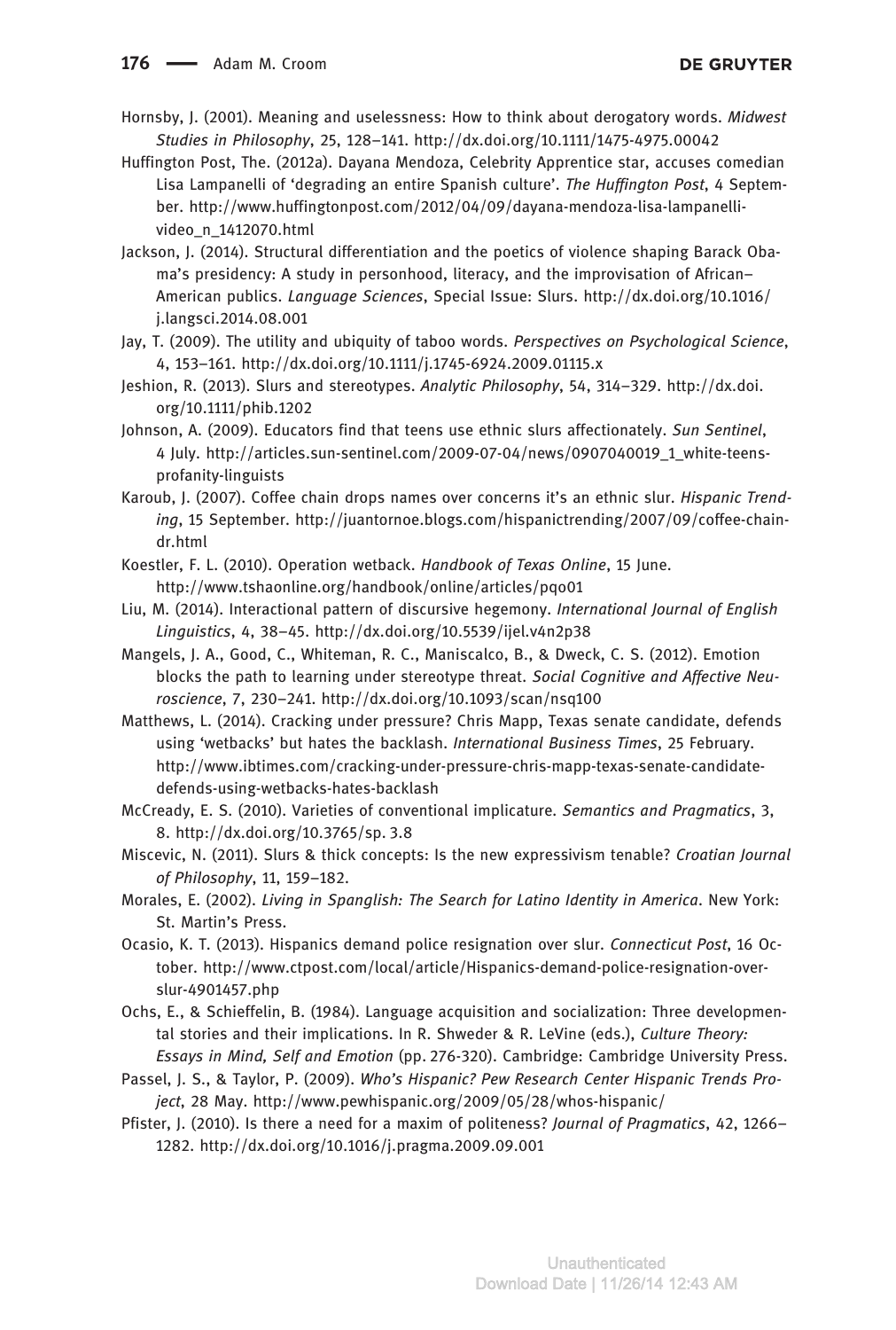Pinker, S., & Prince, A. (1996). The nature of human concepts/evidence from an unusual source. Communication and Cognition, 29, 307–362.

Potts, C., Asudeh, A., Cable, S., Hara, Y., McCready, E., Alonso-Ovalle, L., Bhatt, R., Davis, C., Kratzer, A., Roeper, T., & Walkow, M. (2009). Expressives and identity conditions. Linguistic Inquiry, 40, 356–366. http://muse.jhu.edu/journals/lin/summary/v040/ 40.2.potts.html

Radar Online. (2010). Another Mel Gibson slur caught on tape: Calls Latinos "wetbacks". Radar Online, 8 July. http://radaronline.com/exclusives/2010/07/world-exclusive-another-mel-gibson-slur-caught-tape-calls-latinos-wetbacks/

Rahman, J. (2012). The N word: its history and use in the African American community. Journal of English Linguistics, 40, 137–171. http://dx.doi.org/10.1177/0075424211414807

Ratliff, B. (2008). The Jazz Ear: Conversations Over Music. New York: Henry Holt and Company.

Rodriguez, C. Y. (2014). Which is it, Hispanic or Latino? CNN, 3 May. http://www.cnn.com/ 2014/05/03/living/hispanic-latino-identity/

Rosch, E., & Mervis, C. B. (1975). Family resemblances: Studies in the internal structure of categories. Cognitive Psychology, 7, 573–605. http://dx.doi.org/10.1016/ 0010-0285(75)90024-9

Rosch, E., Mervis, C. B., Gray, W. D., Johnson, D. M., & Boyes-Braem, P. (1976). Basic objects in natural categories. Cognitive Psychology, 8, 382–439. http://dx.doi.org/10.1016/ 0010-0285(76)90013-X

Sally, D. (2003). Risky speech: Behavioral game theory and pragmatics. Journal of Pragmatics, 35, 1223–1245. http://dx.doi.org/10.1016/S0378-2166(02)00170-4

Schmader, T., & Johns, M. (2003). Converging evidence that stereotype threat reduces working memory capacity. Journal of Personality and Social Psychology, 85, 440–452. http://dx.doi.org/10.1037/0022-3514.85.3.440

Schmader, T., Johns, M., & Forbes, C. (2008). An integrated process model of stereotype threat effects on performance. Psychological Review, 115, 336–356. http://dx.doi.org/ 10.1037/0033-295X.115.2.336

Seiler, C. (2014). Racist message results in charge. Times Union, 2 January.

http://www.timesunion.com/local/article/Racist-message-results-in-charge-5109658.php Shapiro, J. R., & Neuberg, S. L. (2007). From stereotype threat to stereotype threats: Implications of a multi-threat framework for causes, moderators, mediators, consequences, and interventions. Personality and Social Psychology Review, 11, 107–130. http://dx.doi.org/ 10.1177/1088868306294790

Sherring, S. (2012). O'brien twitter slur just offensive. Ottawa Sun, 30 January. http://www.ottawasun.com/2012/01/30/obrien-twitter-slur-just-offensive

Sifianou, M. (2012). Disagreements, face and politeness. Journal of Pragmatics, 44, 1554– 1564. http://dx.doi.org/10.1016/j.pragma.2012.03.009

Silverman, A. M., & Cohen, G. L. (2014). Stereotypes as stumbling-blocks: How coping with stereotype threat affects life outcomes for people with physical disabilities. Personality and Social Psychology Bulletin, 1–11. http://dx.doi.org/10.1177/0146167214542800

Sperber, D., & Wilson, D. (1986). Relevance: Communication and Cognition. Oxford: Blackwell.

Sweetland, J. (2002). Unexpected but authentic use of an ethnically-marked dialect. Journal of Sociolinguistics, 6, 514–536. http://dx.doi.org/10.1111/1467-9481.00199

Thompson, N. A. (2013a). Death in California prompted by racial slur exchange. Latin Post, 12 November. http://www.latinpost.com/articles/3702/20131112/ death-california-racial-slur.htm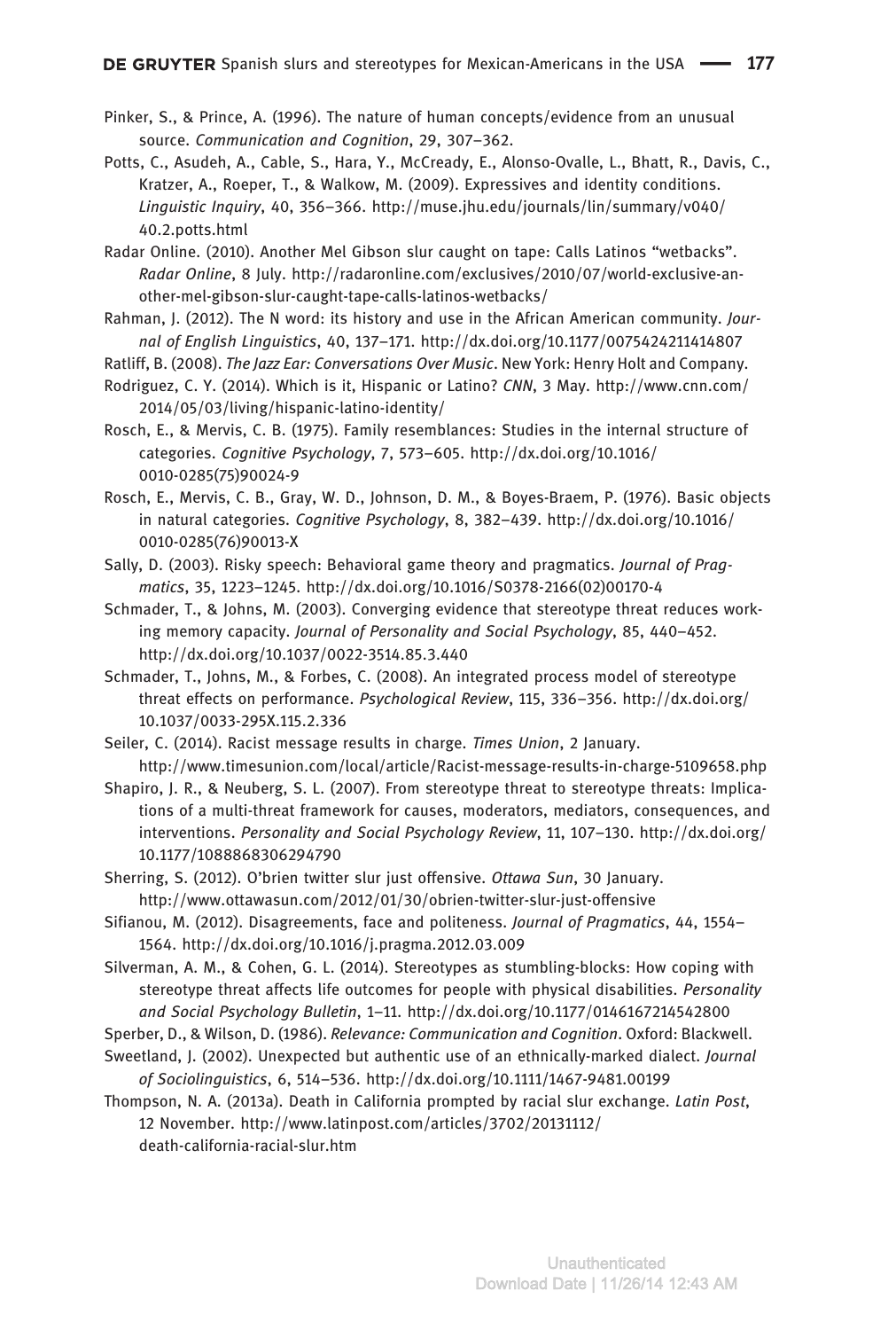178 - Adam M. Croom

- Thompson, N. A. (2013b). John Leguizamo & Kanye West use re-appropriation to change perceptions. Latin Post, 11 November. http://www.latinpost.com/articles/3547/20131111/ kayne-west-john-leguizamo-celebrities-reappropriate-term-object.htm
- Tirrell, L. (2012). Genocidal language games. In I. Maitra & M. K. McGowan (eds.), Speech and Harm: Controversies over Free Speech (pp. 174–221). Oxford: Oxford University Press. http://dx.doi.org/10.1093/acprof:oso/9780199236282.003.0008
- Tirrell, L. (1999). Derogatory terms: Racism, sexism, and the inferential role theory of meaning. In K. Oliver & C. Hendricks (eds.), Language and Liberation: Feminism, Philosophy and Language (pp. 41–79). Albany: SUNY Press.
- Tirrell, L. (1998). Language and power. In A. M. Jaggar & I. M. Young (eds.), A Companion to Feminist Philosophy (pp. 139–151). New York: Wiley-Blackwell.
- Valdes, D. N. (2000). Barrios Norteiios: St. Paul and Midwestern Mexican communities in the twentieth century. Austin: University of Texas Press.
- Vallee, R. (2014). Slurring and common knowledge of ordinary language. Journal of Pragmatics, 61, 78–90. http://dx.doi.org/10.1016/j.pragma.2013.11.01
- Vargas, R. V. S., Pietri-Diaz, C., Diaz, S., Melendez, J., & Salicrup, F. (2009). The Puerto Rican community speaks out: The word "spic" is out!. Puerto Rico and the American Dream, 9 December. http://www.prdream.com/wordpress/2009/12/the-puerto-rican-communityspeaks-out-the-word-spic-is-out/
- Verna, H., & Feagin, J. R. (2007). Epilogue: The future of race and ethnic relations. In H. Vera & J. R. Feagin (eds.), Handbook of the Sociology of Racial and Ethnic Relations (pp. 467– 470). Dordrecht: Springer.

Walton, G. M., & Cohen, G. L. (2003). Stereotype lift. Journal of Experimental Social Psychology, 39, 456–467. http://dx.doi.org/10.1016/S0022-1031(03)00019-2

- Whitaker, M. (2014). GOP candidate defends use of 'wetback' slur. MSNBC, 25 February. http://www.msnbc.com/politicsnation/gop-chris-mapp-defends-racial-slur
- Whiting, D. (2013). It's not what you said, it's the way you said it: Slurs and conventional implicatures. Analytic Philosophy, 54, 364–377. http://dx.doi.org/10.1111/phib.12024
- Whiting, D. J. (2008). Conservatives and racists: Inferential role semantics and pejoratives. Philosophia, 36, 375–388. http://dx.doi.org/10.1007/s11406-007-9109-1
- Whiting, D. (2007). Inferentialism, representationalism and derogatory words. International Journal of Philosophical Studies, 15, 191–205. http://dx.doi.org/10.1080/ 09672550701383483
- Williamson, T. (2010). The use of pejoratives. In D. Whiting (ed.), The Later Wittgenstein on Language (pp. 45–62). Basingstoke: Palgrave Macmillan.
- Williamson, T. (2009). Reference, inference and the semantics of pejoratives. In J. Almog & P. Leonardi (eds.), The Philosophy of David Kaplan (pp. 137-159). New York: Oxford University Press.
- Williamson, T. (2003). Understanding and inference. Aristotelian Society Supplementary Volume, 77, 249–293. http://dx.doi.org/10.1111/1467-8349.00111
- Wilson, D., & Sperber, D. (2004). Relevance theory. L. Horn & G. Ward (eds.), Handbook of Pragmatics (pp. 607–632). Oxford: Blackwell.
- Wittgenstein, L. (1953). Philosophical Investigations. Oxford: Blackwell.